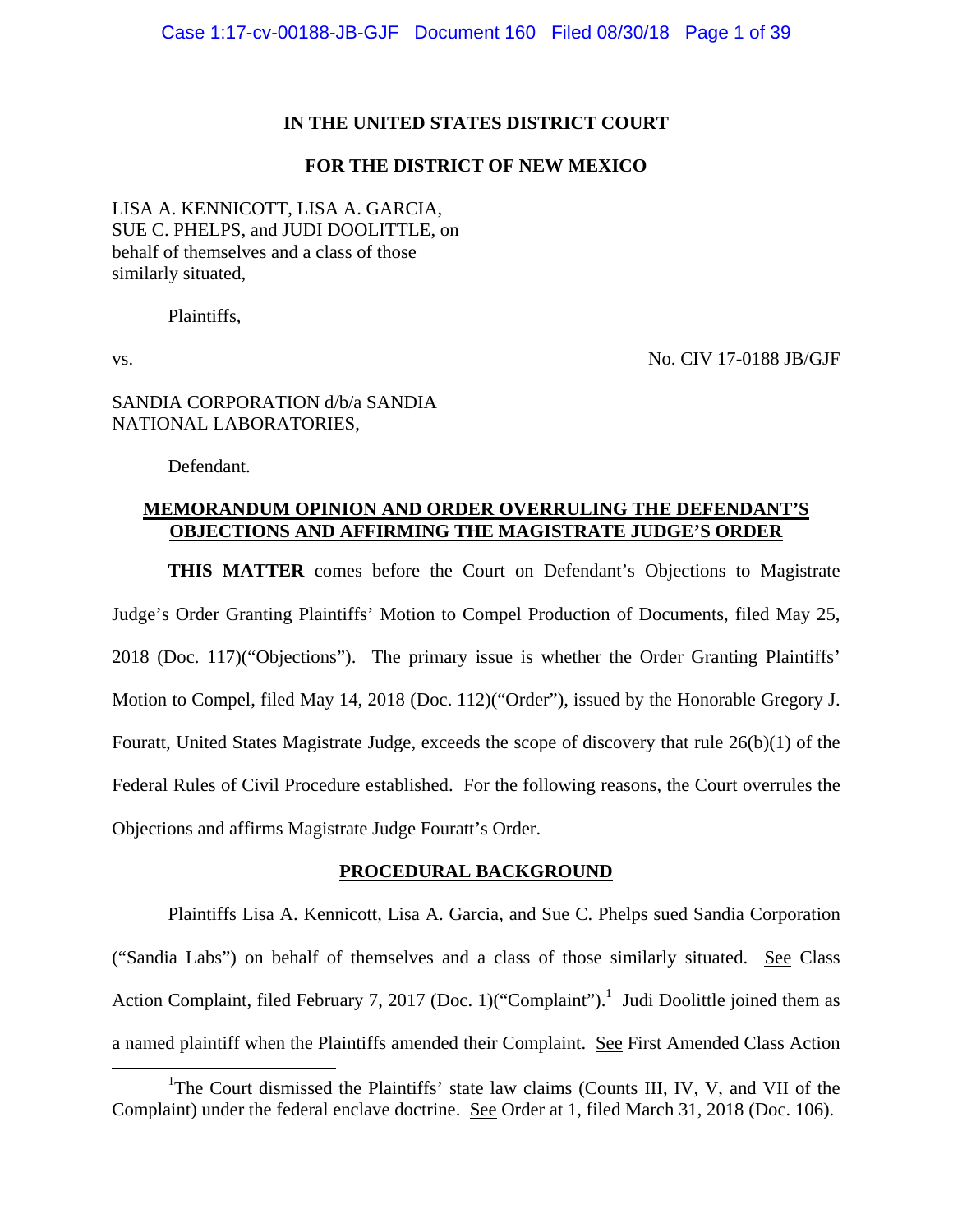#### Case 1:17-cv-00188-JB-GJF Document 160 Filed 08/30/18 Page 2 of 39

Complaint, filed July 5, 2018 (Doc. 146)("Amended Complaint"). In the Amended Complaint, the Plaintiffs assert the following claims: (i) intentional discrimination under Title VII of the Civil Rights Act of 1964, Pub. L. No. 88-352, 78 Stat. 241 (codified as amended at 42 U.S.C. §§ 2000e to 2000e-15)("Title VII"); and (ii) disparate impact discrimination under Title VII. See Amended Complaint ¶¶ 85-99, at 21-23. Kennicott asserts individual Title VII claims for retaliation and constructive discharge. See Amended Complaint ¶¶ 100-08, at 23-24.

The Plaintiffs allege that Sandia Labs' Title VII violations are based on a "continuing policy, pattern, and practice of sex discrimination against female employees, with respect to performance evaluations, pay, promotions, and other terms and conditions of employment." Complaint ¶ 1, at 1; Amended Complaint ¶ 1, at 1. The Plaintiffs also allege that "Sandia's company-wide policies and practices systematically violate female employees' rights and operate in a corporate culture infected with gender bias. The disadvantage to female employees . . . is the regular and predictable result of Sandia's policies and practices and lack of proper accountability measures to ensure fairness." Complaint ¶ 3, at 2. See Amended Complaint ¶¶ 3-4, at 2. The alleged gender discrimination concerns "(1) performance evaluations; (2) compensation; and (3) promotions." Complaint ¶ 23, at 5. See Amended Complaint ¶¶ 26- 40, at 6-9.

On May 19, 2017, the Plaintiffs requested several sets of documents from Sandia Labs. See Plaintiffs' First Set of Requests for Production of Documents at 14 (dated May 19, 2017), filed March 5, 2018 (Doc. 94-1)("RFP"). One such set of documents, RFP No. 21, is:

All DOCUMENTS (including but not limited to investigation files, logs, OR databases) that REFER OR RELATE TO internal requests, inquiries, demands, claims, grievances, concerns, protests, OR complaints, made by DEFENDANT'S applicants, employees, AND/OR managers against DEFENDANT, REFERRING OR RELATING TO unfair treatment against any woman, including gender discrimination, sexual harassment, pregnancy discrimination, hostile work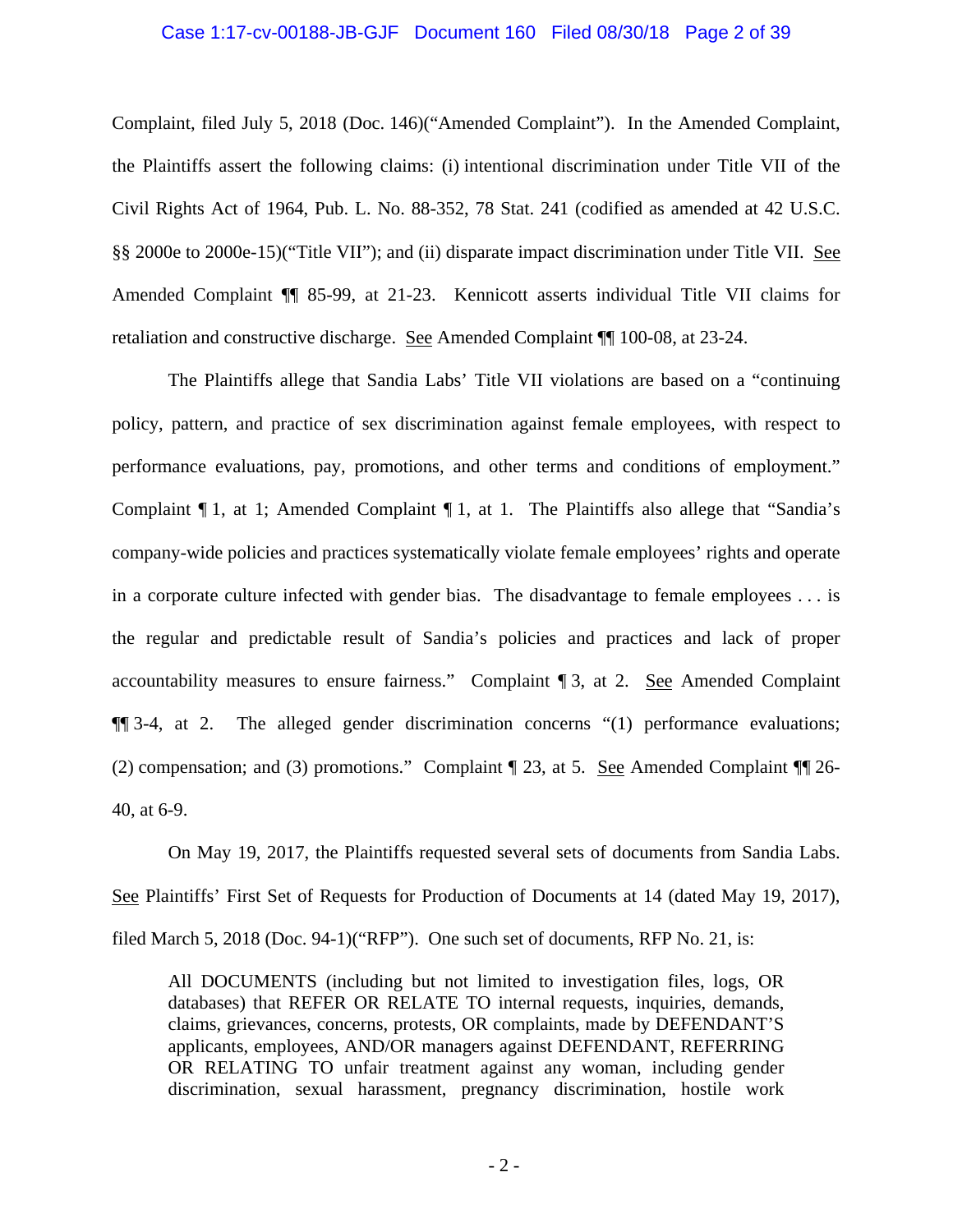environment, AND/OR retaliation, including investigations of such requests, inquiries, demands, claims, grievances, concerns, protests, AND/OR complaints. This document request includes but is not limited to internal requests, inquiries, demands, claims, grievances, concerns, protests, OR complaints directed to DEFENDANT'S Human Resources, Ethics, Ethics' hotline, Ombuds, OR Equal Employment Opportunity/Affirmative Action departments. This document request includes all forms of communications—either in writing or orally (where such COMMUNICATIONS have been taped, logged, noted AND/OR investigated and described through records of the investigation), formal or informal, to DEFENDANT or to any other party.

RFP at 14. Sandia Labs objected to producing those documents, stating:

Defendant objects to Request No. 21 on the grounds that it is overbroad and unduly burdensome, not proportional to the needs of the case, and seeks information that is neither relevant to the claims in the Complaint nor reasonably calculated to lead to the discovery of admissible evidence. In that regard, this Request is objectionable in seeking "all documents" as well as information regarding complaints of sexual harassment, pregnancy discrimination, hostile work environment, retaliation, and hiring discrimination as the Complaint does not assert such claims on a class-wide basis. Further, this Request seeks information not limited to the relevant temporal period. Defendant also objects to this Request on the grounds that it is vague and ambiguous, including with respect to the phrase "internal requests, inquiries, demands, claims, grievances, concerns, protests." Defendant further objects to this Request to the extent it seeks information of a personal, proprietary or confidential nature to Defendant and/or Defendant's current, former and prospective employees. Finally, Defendant objects to this Request to the extent that it seeks information protected from disclosure by the attorney-client privilege, work product doctrine, and/or any other applicable immunity or privilege.

Defendant's Objections and Responses to Plaintiffs' First Set of Requests for Production of

Documents at 20-21 (dated July 10, 2017), filed March 19, 2018 (Doc. 100-1).

The Plaintiffs and Sandia Labs conferred concerning RFP No. 21 for over seven months until January 31, 2018, when Sandia Labs produced a complaint log summarizing internal complaints of gender discrimination that contained thirty-one entries. See Motion to Compel Production of Documents at 2, filed March 5, 2018 (Docs. 92 and 93)("Motion").<sup>2</sup> The

 $\frac{1}{2}$  $\mathrm{F}^2$ Further citation to Plaintiff's Motion to Compel will be to the redacted document, which is Doc. 92.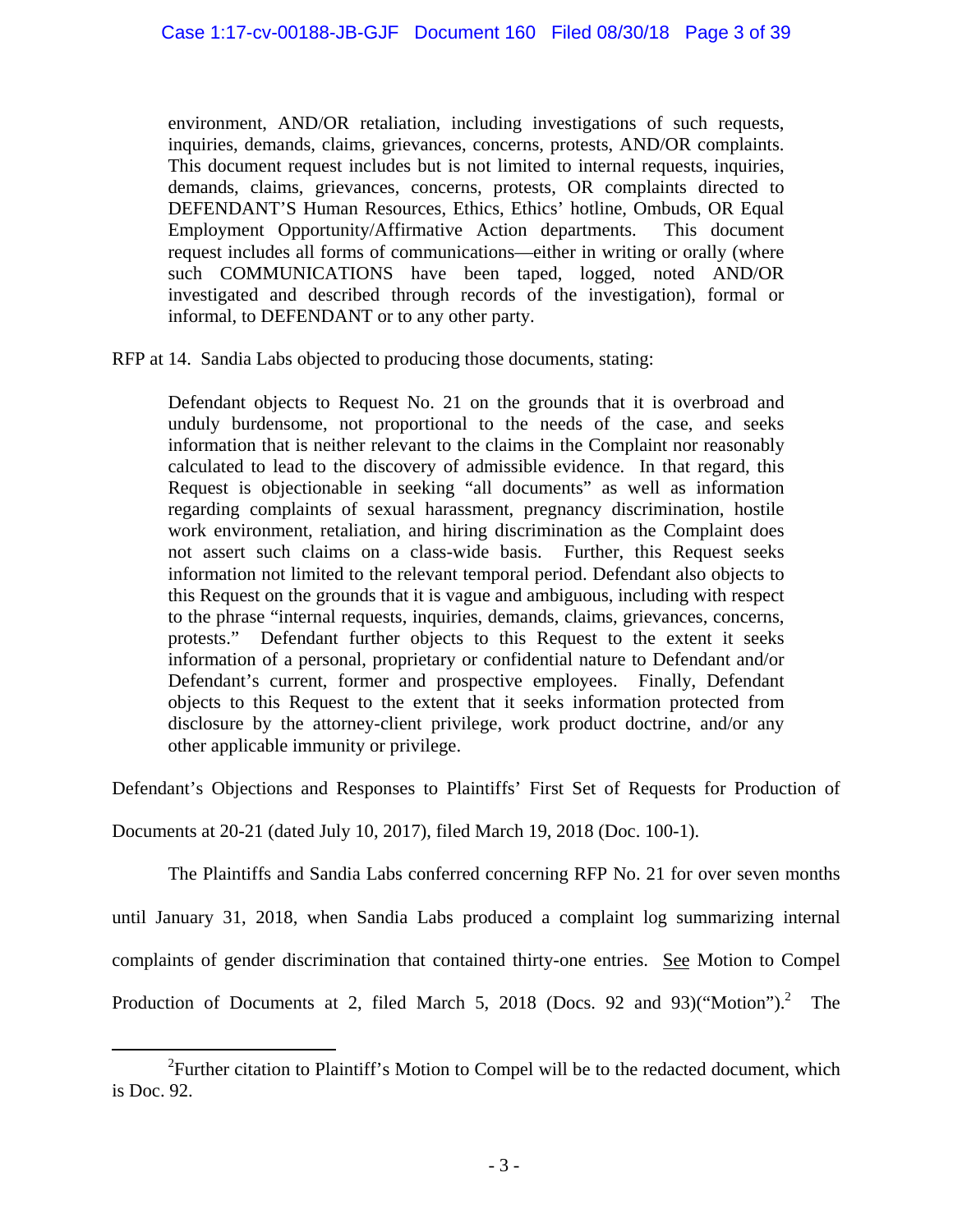#### Case 1:17-cv-00188-JB-GJF Document 160 Filed 08/30/18 Page 4 of 39

complaint log did not contain entries for complaints concerning sexual harassment, hostile work environment, pregnancy discrimination, or retaliation. See Motion at 2. After confirming that Sandia Labs was not willing to produce the complaints and full investigation files, the Plaintiffs filed their Motion. See Motion at 2.

## **1. The Motion.**

In the Motion, the Plaintiffs argue that Sandia Labs must "produce employee complaints related to sexual harassment, pregnancy discrimination, hostile work environment, and retaliation," and "the full complaint investigation files" rather than summaries.<sup>3</sup> Motion at 1. The Plaintiffs contend that the complaints are relevant because "they show a pattern or practice of discrimination." Motion at 3. Specifically, the Plaintiffs assert that the rubric of "gender discrimination" includes sexual harassment, pregnancy discrimination, hostile work environment, and retaliation. Motion at 4. Further, the Plaintiffs emphasize that the requested discovery is necessary for establishing their class disparate-treatment claim. See Motion at 6.

### **2. The Response.**

Sandia Labs responded. See Defendant's Opposition to Plaintiffs' Motion to Compel Production of Documents at 1, filed March 19, 2018 (Doc. 99)("Response"). Sandia Labs argues that discovery is limited to the pleadings' claims and defenses. See Response at 3. According to Sandia Labs, the internal complaints related to sexual harassment, pregnancy discrimination,

 $\frac{1}{3}$  $3$ On June 8, 2018, Magistrate Judge Fouratt held a hearing on Sandia Labs' Motion for Extension of Time to Produce Documents, filed May 25, 2018 (Doc. 115), and the Defendant's Motion to Stay Magistrate's Order Pending District Court's Ruling on Defendant's Objections, filed May 29, 2018 (Doc. 120). During that hearing, in response to questioning from Magistrate Judge Fouratt, Sandia Labs stated that there are approximately 45 complaints that exist in the disputed categories of sexual harassment, pregnancy discrimination, hostile work environment, and retaliation, and that the complaints and the full investigation files associated with those complaints total approximately 5,000 pages. See Clerk's Minutes for Motion Hearing at 3, filed June 8, 2018 (Doc. 131). The dispute's scope, therefore, is approximately 45 internal complaints.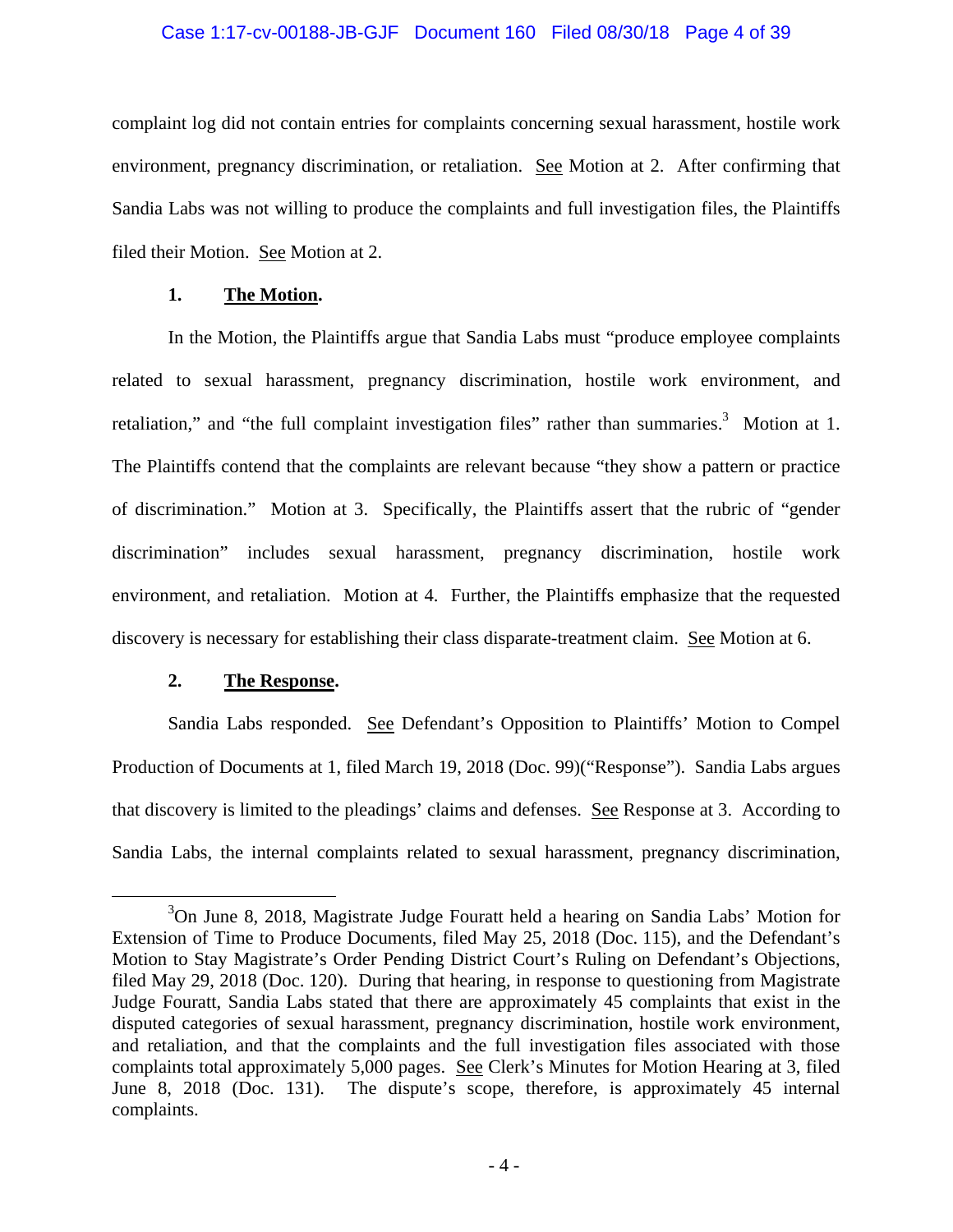#### Case 1:17-cv-00188-JB-GJF Document 160 Filed 08/30/18 Page 5 of 39

hostile work environment, and retaliation are irrelevant to the Plaintiffs' claims -- which focus on performance evaluations, compensation, and promotions -- because sexual harassment, pregnancy discrimination, hostile work environment, and retaliation are separate and discrete theories of liability that the Plaintiffs do not plead. See Response at 4. Sandia Labs also argues that proportionality counsels against production of the internal complaints. See Response at 8-9.

### **3. The Reply.**

The Plaintiffs replied. See Plaintiffs' Reply in Support of Motion to Compel Production of Documents, filed April 2, 2018 (Doc. 107)("Reply"). The Plaintiffs argue the documents they request are relevant to their claims. See Reply at 2-3. The Plaintiffs also argue that Sandia Labs did not sufficiently substantiate its objection based on undue burden. See Reply at 10.

## **4. The Hearing.**

Magistrate Judge Fouratt held a hearing on the Motion on May 2, 2018. He first concluded that the Plaintiffs bore the burden of proving relevance based on this Court's decision in Landry v. Swire Oilfield Servs., L.L.C., 323 F.R.D. 360 (D.N.M. 2018)(Browning, J.). In Landry v. Swire Oilfield Servs., L.L.C., the Court stated that, following the 2015 amendment of Federal Rule of Civil Procedure 26(b)(1), "[t]he burden of demonstrating relevance remains on the party seeking discovery, and the newly revised rule 'does not place on the party seeking discovery the burden of addressing all proportionality considerations.'" Landry v. Swire Oilfield Servs., L.L.C., 323 F.R.D. at 381 (quoting Fed. R. Civ. P. 26(b)(1) advisory committee's notes to 2015 amendment).

Magistrate Judge Fouratt also clarified that, while the Plaintiffs do not allege a class claim for retaliation, the Plaintiffs view Sandia Labs' alleged pattern and practice of retaliating against female employees who complain of gender discrimination as a "predicate" to their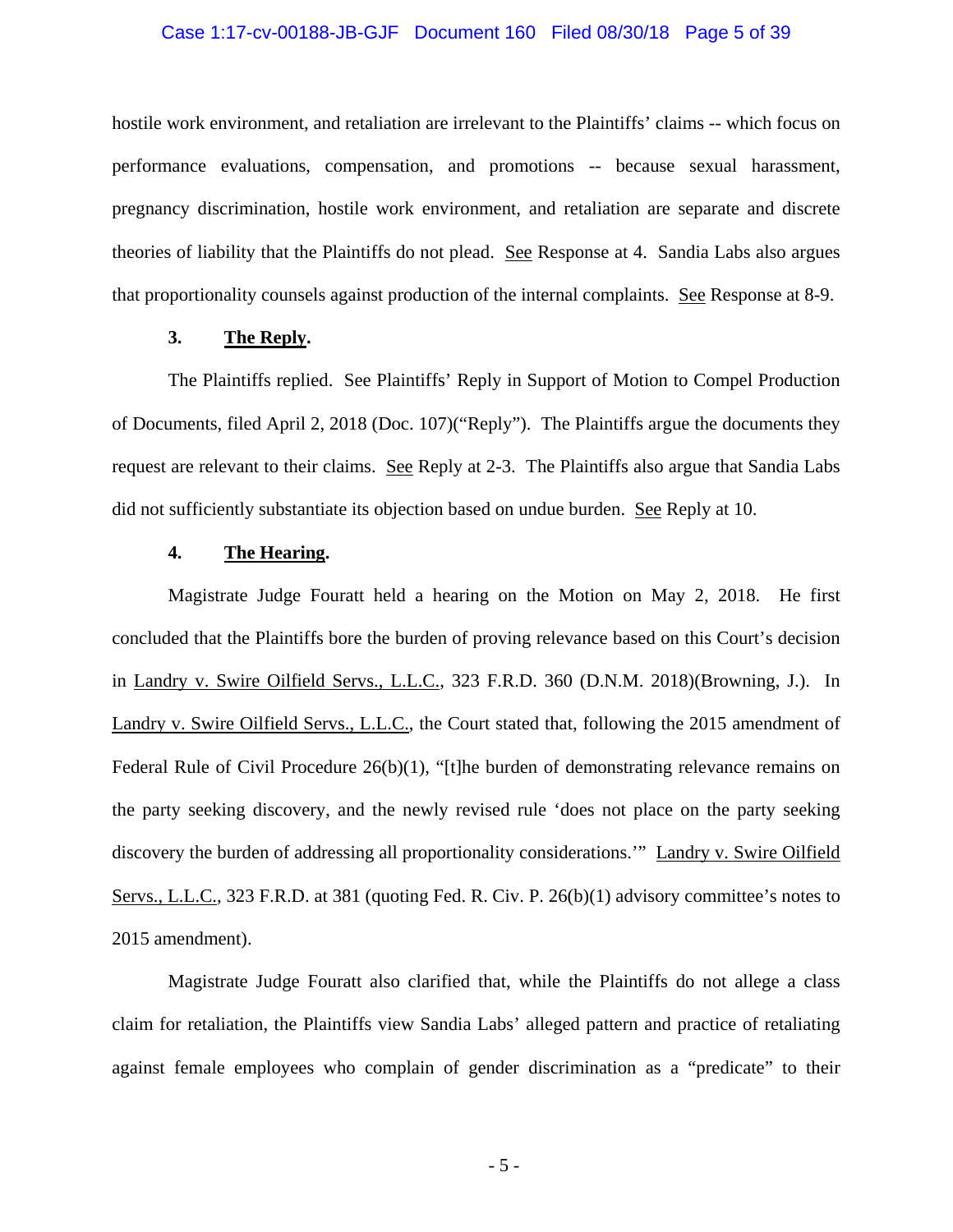#### Case 1:17-cv-00188-JB-GJF Document 160 Filed 08/30/18 Page 6 of 39

"intentional discrimination or pattern and practice class claim[.]" Transcript of Hearing on Motion to Compel at 19:8-20 (Court)(taken May 2, 2018), filed May 18, 2018 (Doc. 114)("Tr."). According to the Plaintiffs, their intentional discrimination claim can be characterized as a disparate treatment claim under Title VII. See Tr. at 20:11-22 (Shaver). Further explaining the Plaintiffs' view that complaints concerning sexual harassment, hostile work environment, pregnancy discrimination, and retaliation are relevant to the Plaintiffs' class claims, the Plaintiffs' counsel stated: "So it's underneath this disparate treatment theory that the evidence of retaliation, and all of the other, frankly, sexual harassment, pregnancy discrimination, hostile work environment, all these types of complaints become relevant, not because retaliation is itself a class claim." Tr. at 21:19-23 (Shaver).

Sandia Labs countered by emphasizing that retaliation is substantively different from "other forms of discrimination," because retaliation has "a completely different burden structure[,]" and that "pattern and practice" is not a claim, but is "a method of proof of a particular type of discrimination claim[.]" Tr. at 22:6-24 (Burkhardt). The Plaintiffs later clarified that, "the reason for us requesting these types of complaints, including sexual harassment, pregnancy discrimination, hostile work environment, and retaliation for complaining about any of the above, is because they are all forms of gender discrimination." Tr. at 23:11-16 (Shaver). Sandia Labs emphasized that gender discrimination in pay, promotions, and evaluations does not constitute "a claim of retaliation," and that Sandia Labs is not on notice that it faces a class claim of retaliation. See Tr. at 24:20-25:11 (Burkhardt).

Following this discussion, Magistrate Judge Fouratt concluded that Plaintiffs satisfied their burden of proving the relevance of complaints relating to retaliation:

My decision on this is simply limited to whether the Plaintiffs have carried their burden of showing that evidence of retaliation, at least as it relates to the . . .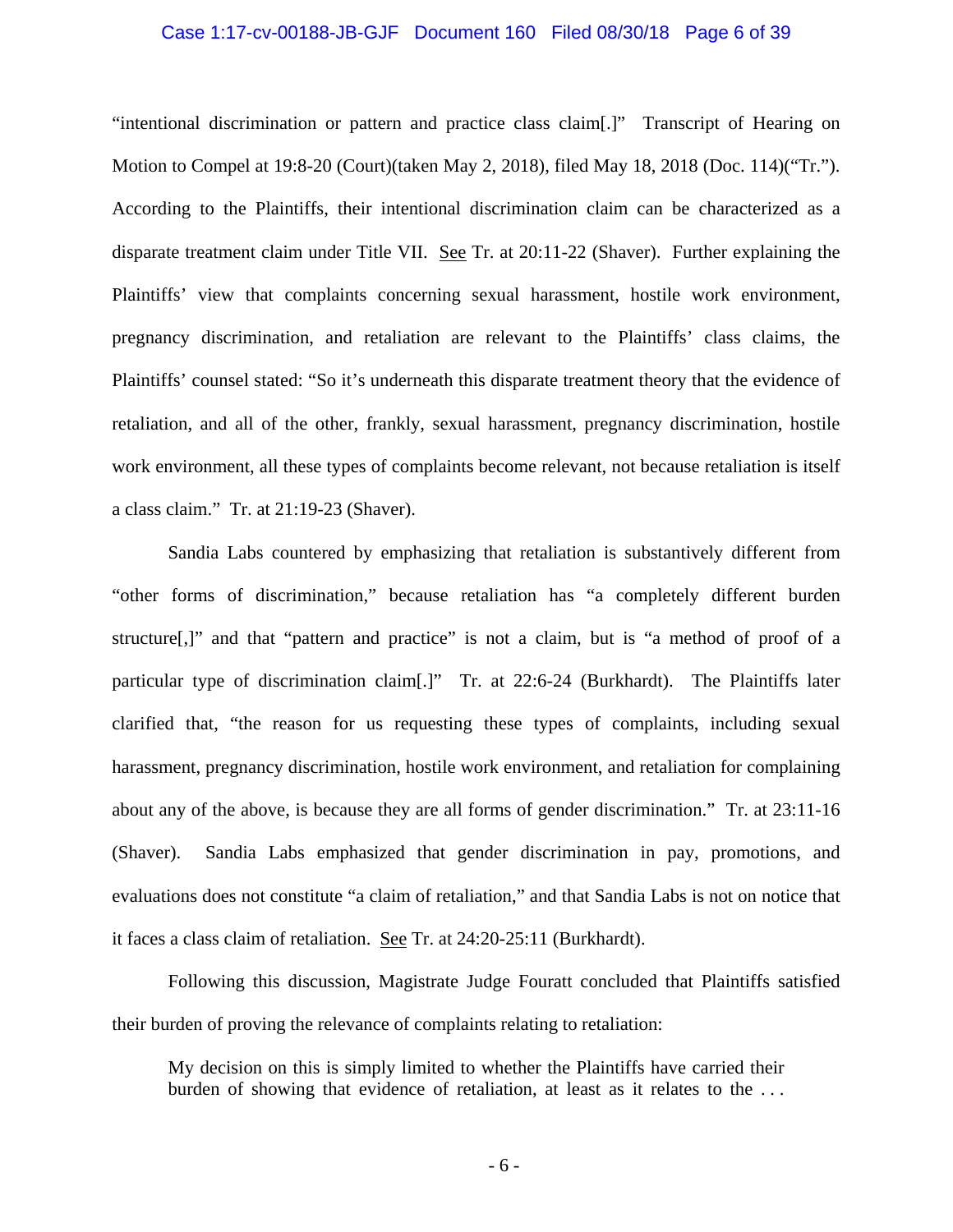### Case 1:17-cv-00188-JB-GJF Document 160 Filed 08/30/18 Page 7 of 39

forms of gender discrimination described in paragraph one [of the Plaintiffs' Complaint], which, to me, means classic gender discrimination. I think they've carried their burden. I think they have shown me that it is relevant under the discovery analysis -- not the Motion to Dismiss analysis, but the discovery analysis.

Tr. at 27:6-15 (Court).

Magistrate Judge Fouratt then invited the Plaintiffs to explain how "complaints and investigation files that relate to claims of sexual harassment, hostile work environment, pregnancy discrimination, and retaliation for complaining about those three varieties of gender discrimination, are relevant to your lawsuit." Tr. 30:21-25 (Court). The Plaintiffs explained that "this evidence goes to our ability to meet our prima facie case of significant proof of a [discriminatory] standard operating procedure." Tr. at 32:1-3 (Shaver). According to the Plaintiffs, the disputed evidence is particularly relevant to satisfying the commonality requirement for their class disparate treatment claim. See Tr. at 32:11-13. The Plaintiffs also argued that the evidence they seek, including the full investigation files for the complaints, is relevant to Sandia's affirmative defenses. See Tr. at 32:13-33:6 (Shaver). The Plaintiffs reiterated that "these internal complaints are going to be evidence, class-wide evidence, of intentional discrimination, and will go to the issue of significant proof." Tr. at 35:16-19 (Shaver).

The Plaintiffs also confirmed their theory that pregnancy discrimination, in Magistrate Judge Fouratt's words, "manifested itself in [the female employees'] performance evaluation, pay, and promotion[.]" Tr. at 36:10-15 (Court). Sandia Labs responded that, "[t]here is not a single allegation in this Complaint that even remotely suggests" that a female employee's "performance rating was affected" because of their pregnancy. Tr. at 38:7-10 (Burkhardt). Sandia Labs reiterated that the Plaintiffs' "assertion is that somehow the performance rating system is flawed, or not validated. That has nothing to do with any assertion related to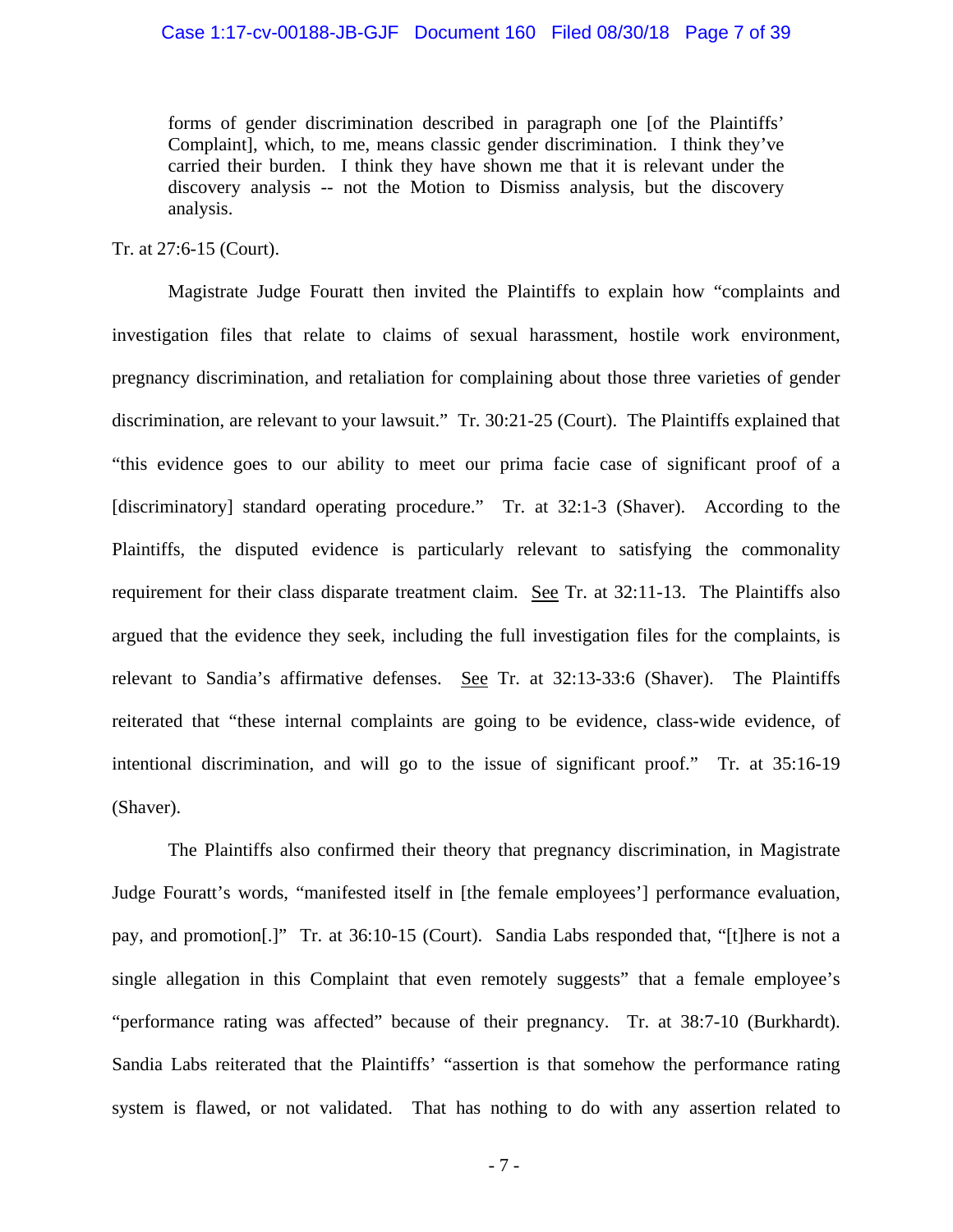## Case 1:17-cv-00188-JB-GJF Document 160 Filed 08/30/18 Page 8 of 39

pregnancy discrimination." Tr. at 38:15-18 (Burkhardt). Regarding the Plaintiffs' burden of proof for their class disparate treatment claim, Sandia Labs argued:

There's no such thing as a generic gender discrimination claim. You have to identify a policy or practice to assert a claim. You have to show that "I was treated differently in a promotion, and I can show that a similarly-situated man was promoted over me, and maybe it's because I was pregnant, or I wasn't, and that's the reason."

Tr. at 38:24-39:4 (Burkhardt). Magistrate Judge Fouratt then stated that, "there can be relevant evidence for discovery purposes that -- that we can't tie directly to a paragraph or a sentence in a complaint, and yet, it's still relevant, and that's what I'm -- that's what I'm trying to figure out." Tr. at 39:13-17 (Court).

Regarding sexual harassment, Magistrate Judge Fouratt asked the Plaintiffs what "the modicum of factual support" is that supports their theory that female employees who have complained about sexual harassment are then discriminated against through performance evaluations, pay, and promotions. Tr. at 40:7-19 (Court). The Plaintiffs pointed to Kennicott's case and its facts, and stated that "any complaints about sexual harassment are complaints about gender discrimination," assuming that the victim of that sexual harassment is female. Tr. at 40:1-8 (Shaver). Magistrate Judge Fouratt stated that it concerned him that the Plaintiffs had not alleged a cause of action for sexual harassment, whether individually or on behalf of a class. See Tr. at 41:24-42:4 (Court). The Plaintiffs responded:

But there is a cause of action for sex discrimination, and sexual harassment is a type of sex discrimination. And so, since our -- our burden of proof here is to prove a -- our intentional discrimination claim is to prove a pattern and practice of sex discrimination. If there are forms of sex discrimination taking place, be it sexual harassment, or pregnancy discrimination, those are relevant.

Tr. at 42:5-12 (Shaver). Sandia Labs objected to this statement, arguing that nothing in the Complaint "suggests that the reason why they're claiming there's discrimination in pay or promotions or performance rating is because of sexual harassment, or the failure to address the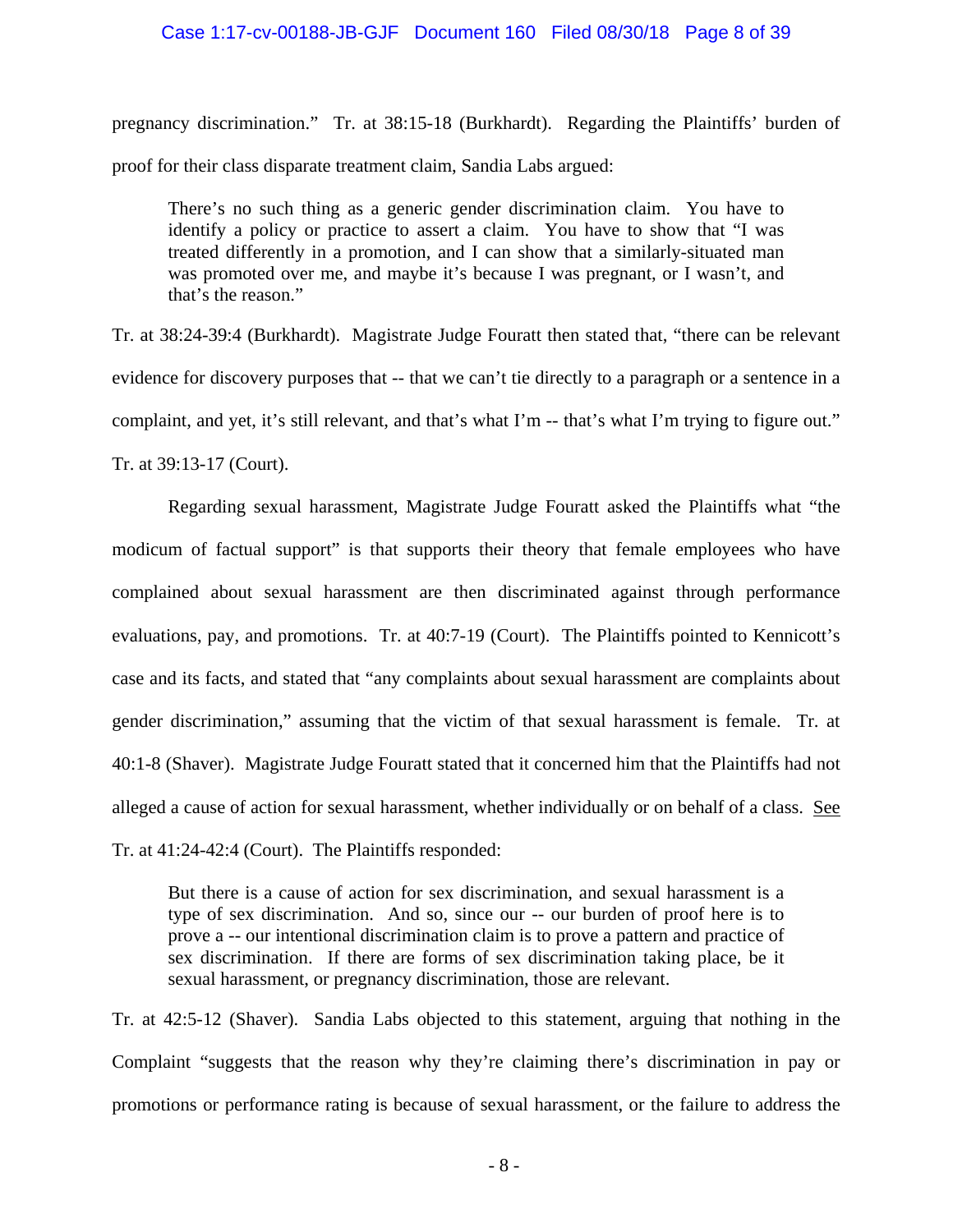## Case 1:17-cv-00188-JB-GJF Document 160 Filed 08/30/18 Page 9 of 39

claim of sexual harassment, or a claim of retaliation, for that matter." Tr. at 44:18-24 (Burkhardt).

With respect to "evidence that female employees at Sandia who complain about sexual harassment thereafter have their performance evaluations downgraded, which affects their pay, and their prospects for promotion[,]" Magistrate Judge Fouratt asked Sandia Labs whether that evidence is relevant in this case. Tr. at 45:15-21 (Court). Sandia Labs responded that such evidence is not relevant, because the Plaintiffs did not make that allegation in their Complaint. See Tr. at 45:22-25 (Burkhardt). The Plaintiffs asserted that sexual harassment evidence is relevant, because

if there's evidence in front of the trier of fact that the company has a -- an ineffective HR complaint system, or that HR retaliates against employees who complain, or that there's rampant sexual harassment, or the absence of any of those things would go to [D]efendant's case, that is absolutely going to be relevant to the question of whether there's intentional discrimination against women in pay, promotions, and performance evaluations. You can't separate those things out.

Tr. at 47:20-48:3 (Shaver). Sandia Labs responded that,

it can't be the case that you get to assert a complaint, and all you get to say is - all you have to say, really, is -- there are women, and there's discrimination. And that's enough. Give us discovery. That would really eliminate relevance as being meaningful in the circumstances where all you say is gender discrimination, and you get anything related to every form of gender discrimination.

Tr. at 49:3-10 (Burkhardt).

Magistrate Judge Fouratt also asked Sandia Labs about the Plaintiffs' argument that the discovery they seek is relevant to several of Sandia Labs' affirmative defenses. See Tr. at 50:3-6 (Court). Sandia Labs responded that those affirmative defenses concerned only the Plaintiffs' claim for punitive damages. See Tr. at 50:8-11 (Burkhardt). Sandia Labs further stated that any evidence it would present at trial regarding the affirmative defenses at issue would not concern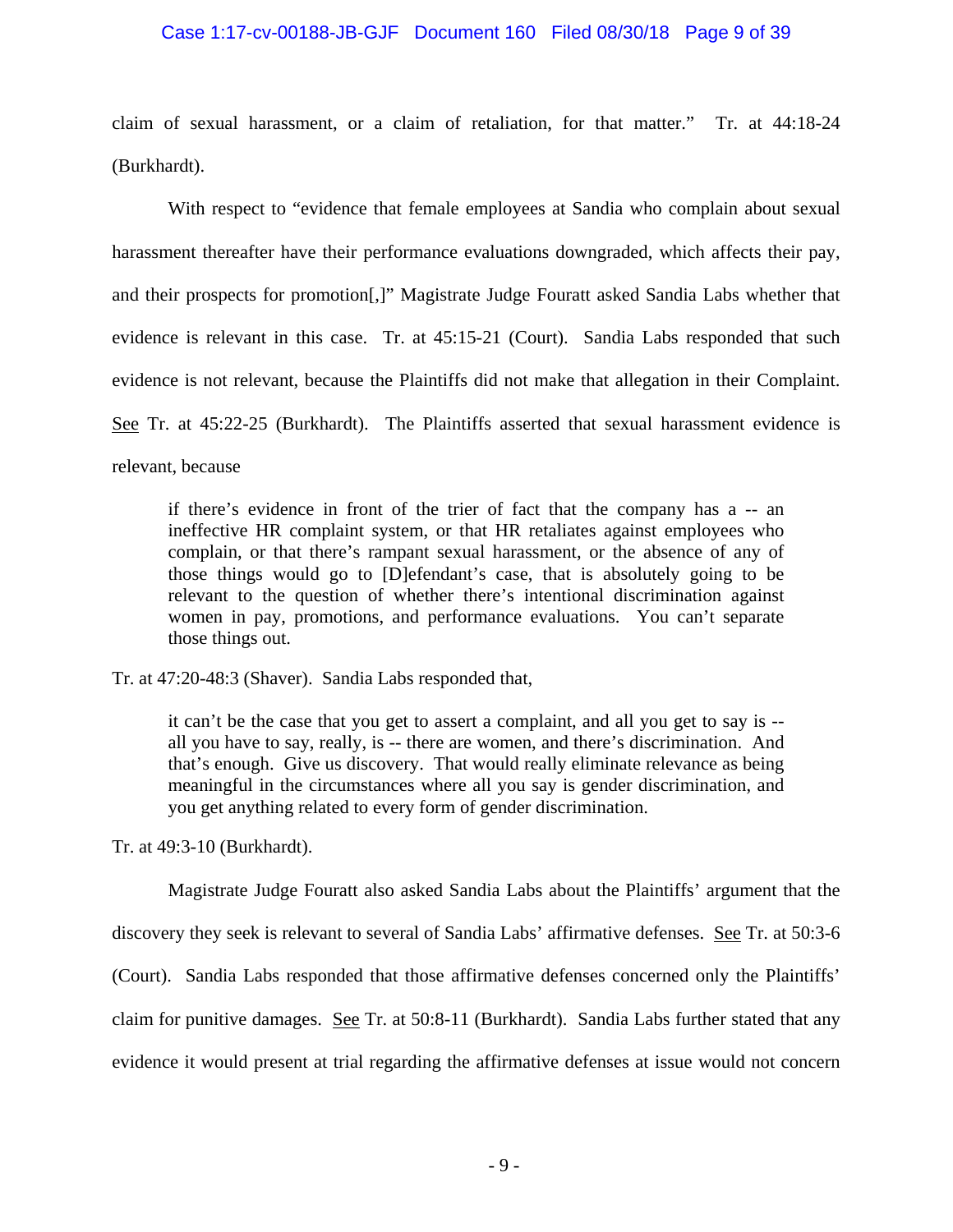#### Case 1:17-cv-00188-JB-GJF Document 160 Filed 08/30/18 Page 10 of 39

sexual harassment, hostile work environment, retaliation claims, or pregnancy discrimination. See Tr. at 50:15-24 (Burkhardt).

In making his findings, Magistrate Judge Fouratt stated, "I have to be mindful of what parties need in order to have a fair fight in the remainder of this litigation, that is sufficiently relevant and sufficiently proportionate to comply with the discovery rules." See Tr. at 68:10-13 (Court). Magistrate Judge Fouratt concluded that the Plaintiffs "barely carried their burden of proving to me that evidence of complaints related to sexual harassment, pregnancy discrimination, hostile work environment, and retaliation for those things, for complaining about those things, are relevant." Tr. at 68:23-69:2 (Court).

## **5. The Order.**

Magistrate Judge Fouratt issued his Order on May 14, 2018. See Order at 1. The Order, in addition to discussing the scope of discovery under rule 26(b) of the Federal Rule of Civil Procedure, also emphasizes that, in employment discrimination cases, the scope of discovery is extensive. See Order at 3-4. The Order also discusses the requirements for class certification under rule 23(a) of the Federal Rule of Civil Procedure. See Order at 4-6. Magistrate Judge Fouratt identified six findings and conclusions, four of which are relevant to Sandia Labs' Objections. Magistrate Judge Fouratt concludes that,

there may be relevant evidence in complaints filed by Defendant's female employees asserting pregnancy discrimination, sexual harassment, gender-based hostile work environment, and retaliation for making these categories of complaints, which could inform or support Plaintiffs' claim that there is a culture of gender discrimination at Sandia that is most prominently manifested in pay, promotions, and performance evaluations.

Order at 6-7. Magistrate Judge Fouratt also concludes that the Plaintiffs have carried their burden of showing that complaints by Sandia Labs' female employees asserting pregnancy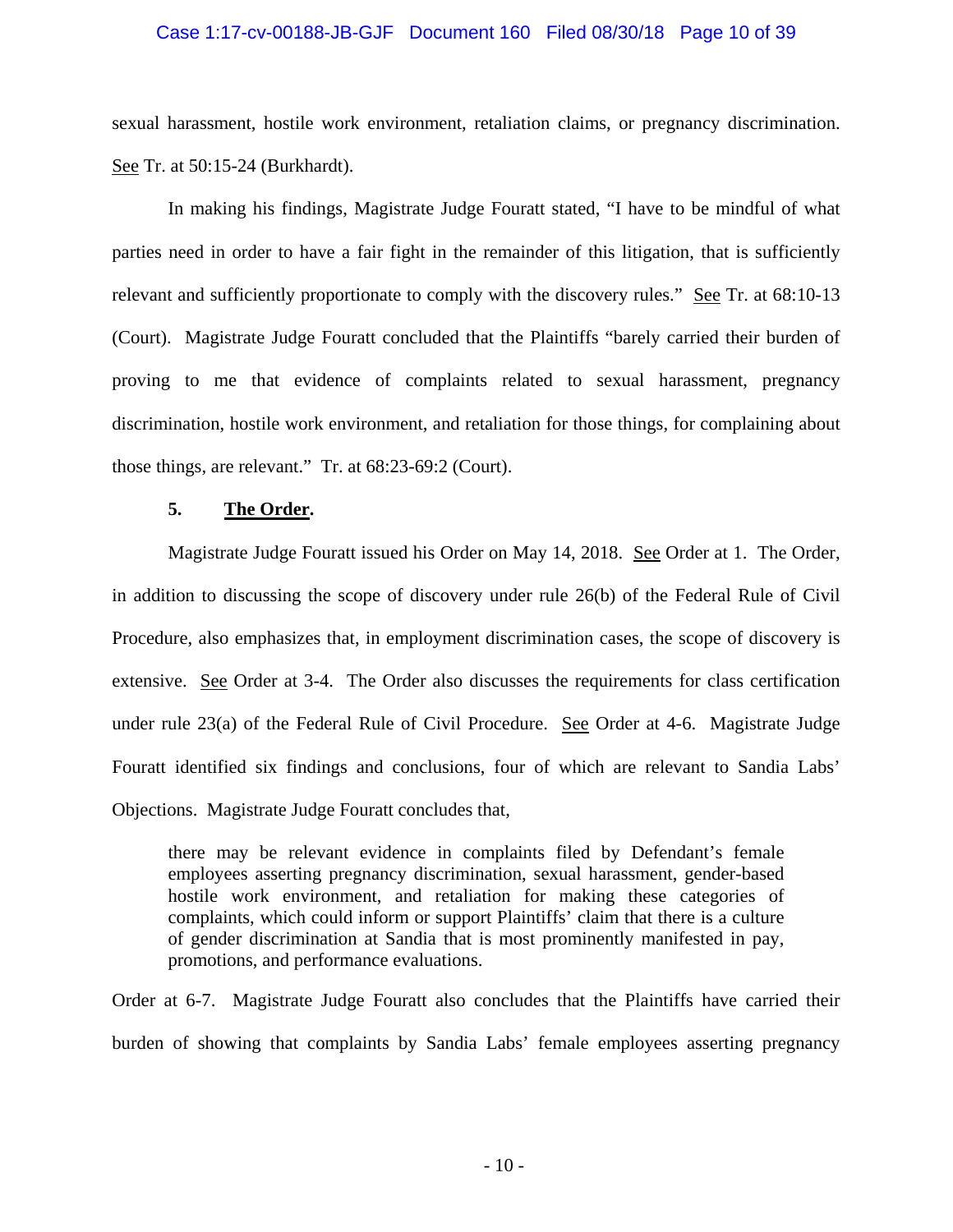#### Case 1:17-cv-00188-JB-GJF Document 160 Filed 08/30/18 Page 11 of 39

discrimination, sexual harassment, gender-based hostile work environment, and retaliation for making those complaints "are relevant to their claims." Order at 7.

Magistrate Judge Fouratt additionally concludes that the Plaintiffs showed that "retaliation complaints filed by female employees who had complained of classic or traditional gender discrimination are also relevant to this lawsuit for the purposes of discovery." Order at 7. Finally, with respect to Sandia Labs' Objections, Magistrate Judge Fouratt concludes that the "disputed discovery is potentially relevant not just to the individual and class claims currently pled in the Complaint but also to the extensive factual showing that Plaintiffs must someday make to convince the presiding judge to certify a class in this case under Rule 23." Order at 7. Magistrate Judge Fouratt emphasizes that his conclusion that the Plaintiffs have proven that the disputed discovery is relevant "in no way affects Defendant's ability to contest its relevance either at the class certification stage or at trial." Order at 7 n.2.

#### **6. Sandia Labs' Objections.**

 Sandia Labs asserts that Magistrate Judge Fouratt applies "an overly broad interpretation of the relevance standard set out in Rule  $26(b)(1)$ " because he allows the Plaintiffs to obtain "discovery regarding claims they have not pled and for which they have no factual support." Objections at 5. Sandia Labs cites to the Court's language in Landry v. Swire Oilfield Servs., L.L.C. that discovery "is meant to allow the parties to flesh out allegations for which they initially have at least a modicum of objective support." Objections at 5 (quoting Landry v. Swire Oilfield Servs., L.L.C., 323 F.R.D. at 376). Sandia Labs urges the Court to "confine the scope of discovery to the *actual claims and defenses* asserted in the pleadings." Objections at 6 (emphasis in original). Sandia Labs highlights Magistrate Judge Fouratt's citation of EEOC. v. Outback Steakhouse of Fla., Inc., 251 F.R.D. 603, 612 (D. Colo. 2008), as additional evidence that he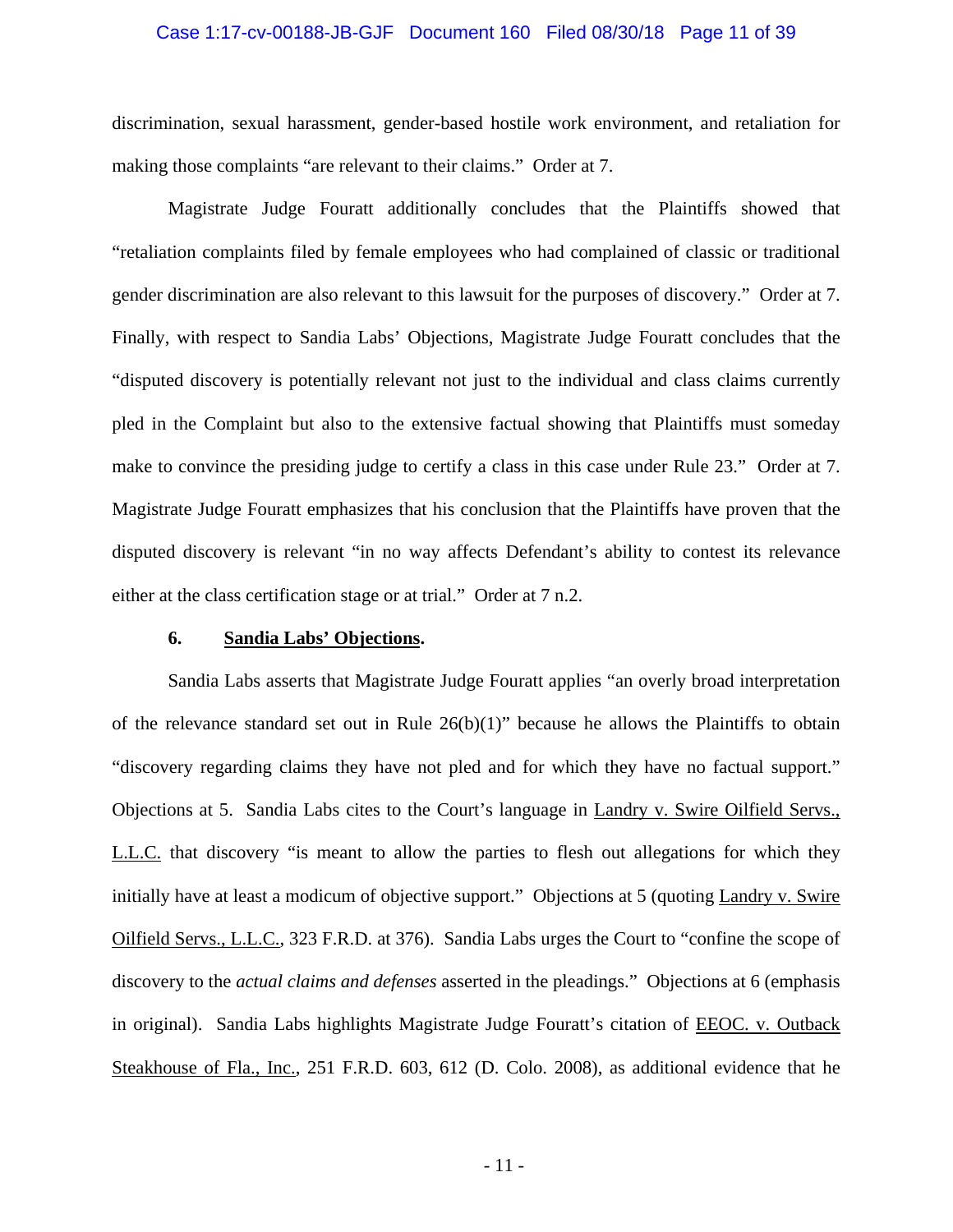#### Case 1:17-cv-00188-JB-GJF Document 160 Filed 08/30/18 Page 12 of 39

applied the incorrect legal standard because the 2015 amendment of Rule 26(b) abrogated that case's statement that relevance "'is not limited to issues raised by the pleadings, for discovery itself is designed to help define and clarify the issues.'" Objections at 6 (quoting Outback Steakhouse of Fla., Inc., 251 F.R.D. at 612). Sandia Labs contends that "[t]here is not a single factual assertion in the Complaint that suggests that a 'culture of pregnancy discrimination, sexual harassment, hostile work environment, or retaliation' caused Plaintiffs and the class they purport to represent to be discriminated against in terms of performance evaluations, compensation, and promotions." Objections at 7. For that reason, Sandia Labs believes that Magistrate Judge Fouratt errs by allowing discovery of internal complaints of pregnancy discrimination, sexual harassment, hostile work environment, or retaliation when those complaints do not also allege discrimination in performance evaluations, compensation, and promotions. See Objections at 7-8.

 Next, Sandia Labs argues that Magistrate Judge Fouratt errs in accepting the Plaintiffs' assertion that gender discrimination encompasses pregnancy discrimination, sexual harassment, hostile work environment, and retaliation. See Objections at 8. Sandia Labs states that pregnancy discrimination is analyzed separately from gender discrimination claims, in part because pregnancy discrimination "could be premised on an argument that a non-pregnant woman was treated more favorably, demonstrating that this is not a gender claim at all." Objections at 8-9. Sandia Labs also states that a hostile work environment claim is different from a claim "that gender impacted a woman's performance evaluation, compensation, or promotion." Objections at 9. Sandia Labs admits that, with respect to retaliation, protected activity that constituted the "but for" cause of the adverse employment action "could relate to a complaint of gender discrimination," but that "retaliation it not itself a complaint of gender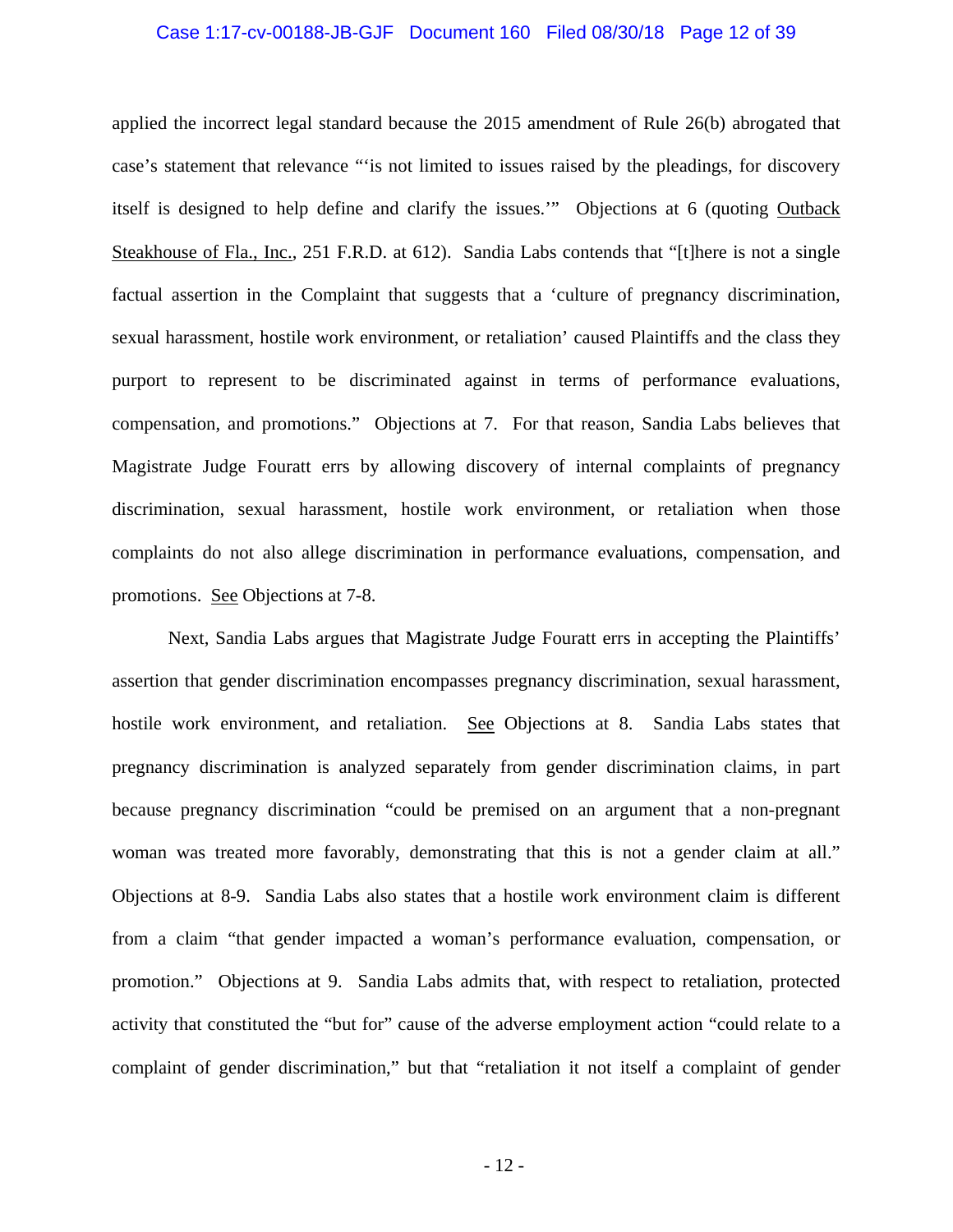#### Case 1:17-cv-00188-JB-GJF Document 160 Filed 08/30/18 Page 13 of 39

discrimination." Objections at 9-10. Finally, Sandia Labs asserts, without additional explanation, that Plaintiffs' class claims do "not open the door to irrelevant discovery." Objections at 10.

#### **7. The Plaintiffs' Response to Objections.**

The Plaintiffs urge the Court to overrule Sandia Labs' Objections. See Response to Defendant's Objections to Magistrate Judge's Order Granting Plaintiffs' Motion to Compel Production of Documents at 1, filed June 8, 2018 (Doc. 127)("Response to Objections"). Plaintiffs emphasize that the standard for reversing a Magistrate Judge with respect to legal conclusions is whether they are contrary to law. See Response to Objections at 3. The Plaintiffs also emphasize that "it is extremely difficult to justify alteration of the magistrate judge's nondispositive actions by the district judge." See Response to Objections at 3.

The Plaintiffs argue that Magistrate Judge Fouratt applied the correct relevance standard from rule 26(b), and note that they "bear the burden at class certification," and that Magistrate Judge Fouratt referred to United States Court of Appeals for the Tenth Circuit case law "recognizing that evidence of intentional discrimination is highly probative in a pattern-andpractice gender discrimination case." Response to Objections at 3-4. The Plaintiffs highlight that their Complaint refers to a general culture of bias towards women at Sandia, and that performance evaluations, promotions, and pay must be evaluated in light of that culture. See Response to Objections at 5. The evidence that the Plaintiffs seek in discovery is, according to them, "critical to establishing whether Sandia fostered an environment of bias – or was aware of such bias, yet failed to correct it." Response to Objections at 5. The sought-after discovery is also, according to the Plaintiffs, "key to proving intent under a Title VII pattern-or-practice theory." Response to Objections at 5. Also according to the Plaintiffs, both before and after rule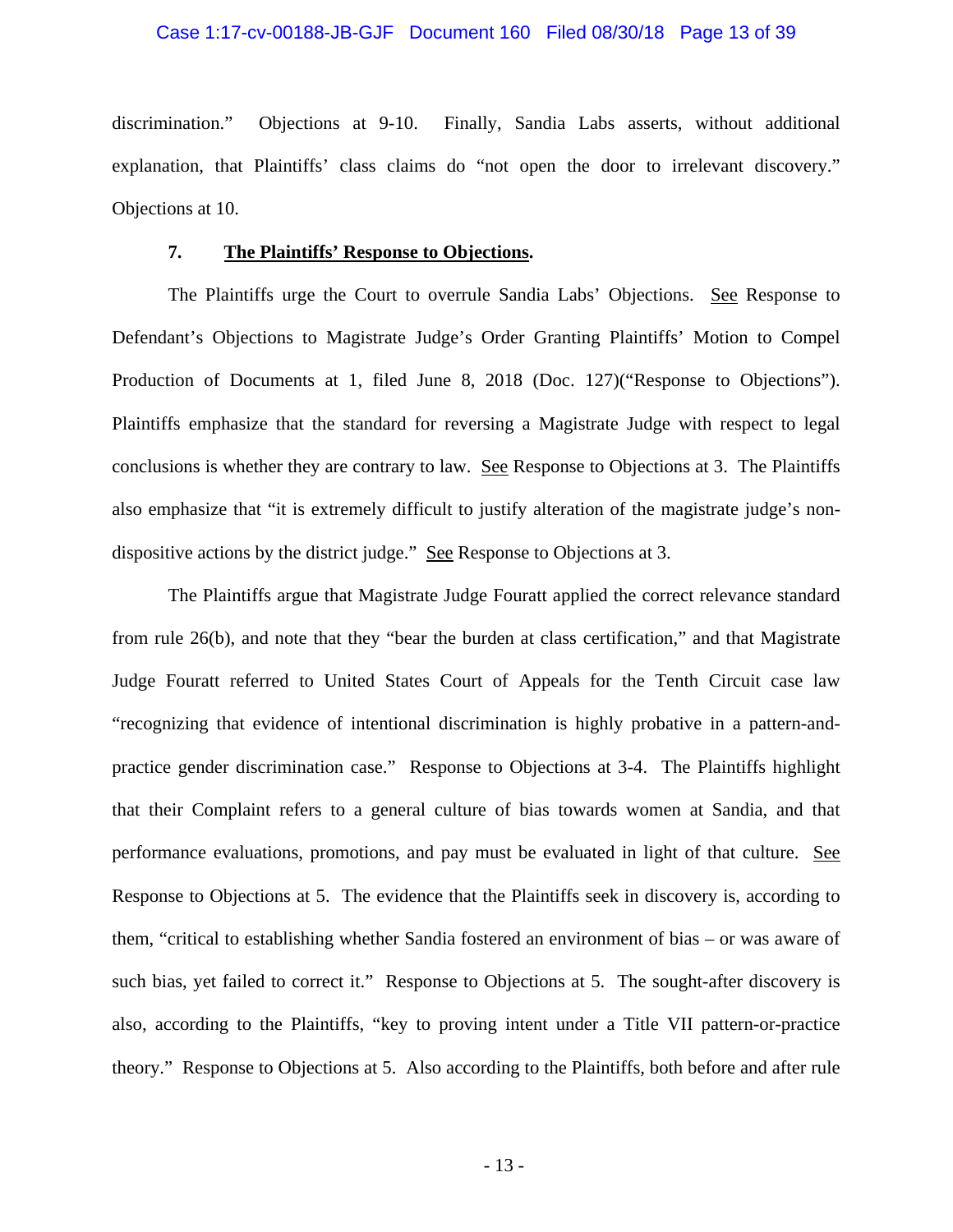#### Case 1:17-cv-00188-JB-GJF Document 160 Filed 08/30/18 Page 14 of 39

26(b) was amended in 2015, "courts have routinely ordered production of *all* complaints of gender discrimination, regardless of whether they pertain to the specific forms of gender discrimination that are alleged on a *class basis*." Response to Objections at 6 (emphasis in the original). The Plaintiffs also argue that, although Magistrate Judge Fouratt's Order did not address the topic, the discovery they seek is relevant to Defendant's affirmative defenses. See Response to Objections at 7.

Regarding Sandia Labs' objection that Magistrate Judge Fouratt erred in accepting the Plaintiffs' assertion that gender discrimination encompasses pregnancy discrimination, sexual harassment, hostile work environment, and retaliation, the Plaintiffs clarify that Magistrate Judge Fouratt did not reach such a conclusion. See Response to Objections at 9. Instead, according to the Plaintiffs, Magistrate Judge Fouratt concluded that the discovery which the Plaintiffs seek "'could inform or support Plaintiffs' claim that there is a culture of discrimination at Sandia that is most prominently manifested in pay, promotions, and performance evaluations.'" Response to Objections at 9 (Order at 6-7)(emphases omitted). The Plaintiffs emphasize that they do not "seek relief for pregnancy discrimination, sexual harassment, hostile work environment, or retaliation *on a class basis*," nor did Magistrate Judge Fouratt conclude that they do. Response to Objections at 9 (emphasis in the original). Finally, the Plaintiffs assert that Magistrate Judge Fouratt's Order "reflects the clear language of Title VII and the cases interpreting it holding that gender discrimination *includes* sexual harassment, pregnancy discrimination, hostile work environment based on gender, and retaliation for raising complaints of gender bias." Response to Objections at 10 (emphasis in the original).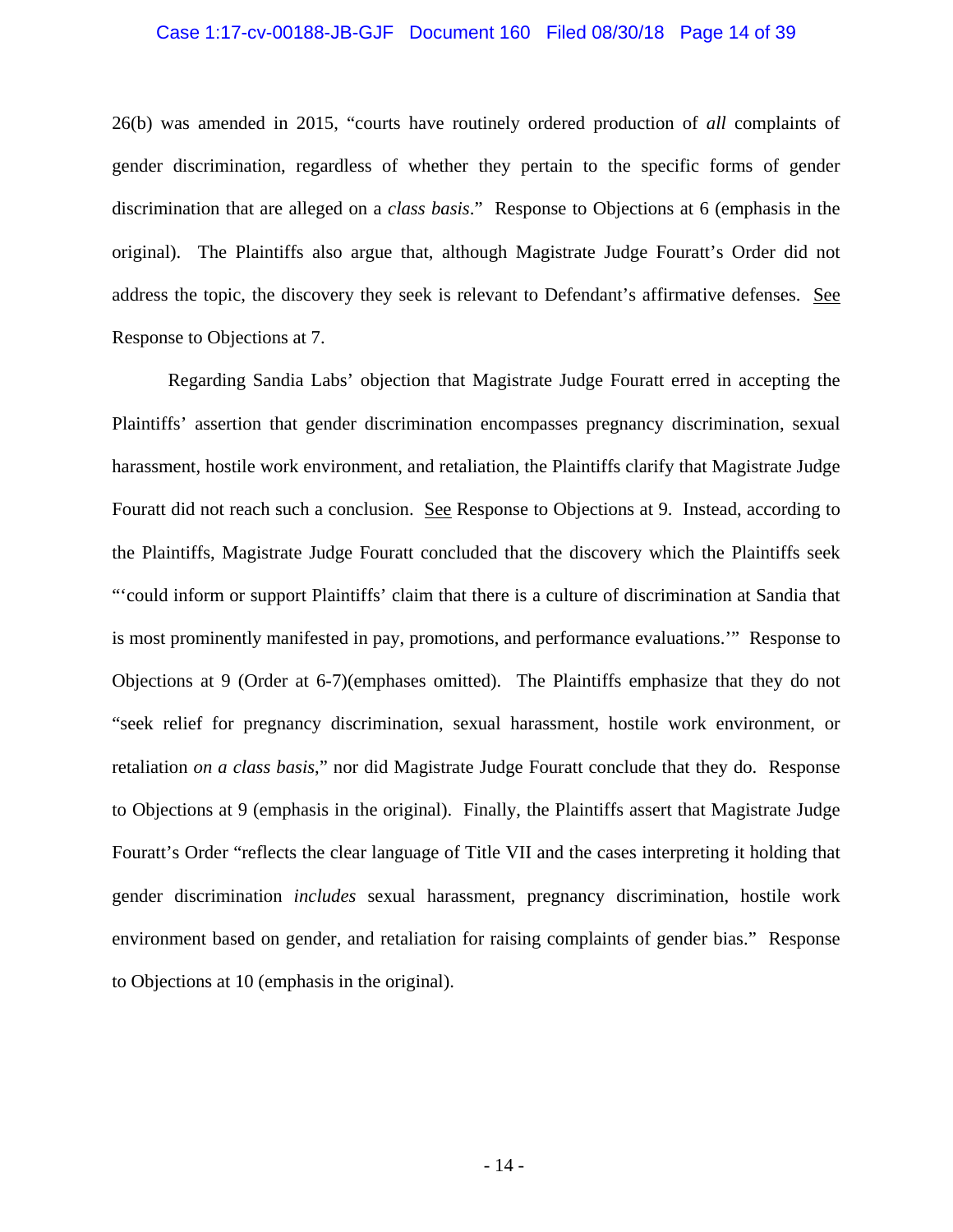## **8. Sandia Labs' Reply in Support of Its Objections.**

Sandia Labs replied to the Plaintiffs' Response to Objection. See Reply to Plaintiffs' Response to Defendant's Objections to Magistrate Judge's Order Granting Plaintiffs' Motion to Compel Production of Documents at 1, filed June 22, 2018 (Doc. 139)("Reply in support of Objections"). Sandia Labs recapitulates several main points first set forth in its Objections, specifically that the Plaintiffs are not entitled to discovery "regarding claims that they have not pleaded and for which they have no factual support," regardless of whether those claims may be brought under Title VII. Reply in Support of Objections at 3-10. Because the Plaintiffs contend "that Sandia uses an invalid and flawed performance evaluation system that allows managers to give women discriminatorily lower performance ratings, which in turn leads to lower compensation and promotions[,]" as opposed to actually asserting claims of pregnancy discrimination, sexual harassment, hostile work environment, or retaliation, the complaints which the Plaintiffs seek are not relevant to either the Plaintiffs' claims or Sandia Labs' defenses, and are therefore not discoverable. Reply in Support of Objections at 3-5. Sandia Labs repeats its conclusion that Magistrate Judge Fouratt "erroneously determined that Plaintiffs' claim of gender discrimination in performance evaluations, compensation, and promotions includes unpled claims of pregnancy discrimination, sexual harassment, hostile work environment, and retaliation." Reply in support of Objections at 8.

## **9. The Amended Complaint.**

Such was the Objections' procedural posture until July 5, 2018, when the Plaintiffs filed their Amended Complaint, which makes several relevant changes. The Plaintiffs add another individual -- Judi Doolittle -- and a claim for constructive discharge on Kennicott's behalf. See Amended Complaint ¶ 9, at 3; id. ¶¶ 63-66, at 14-16; id. ¶¶ 79-84, at 20-21. The Plaintiffs also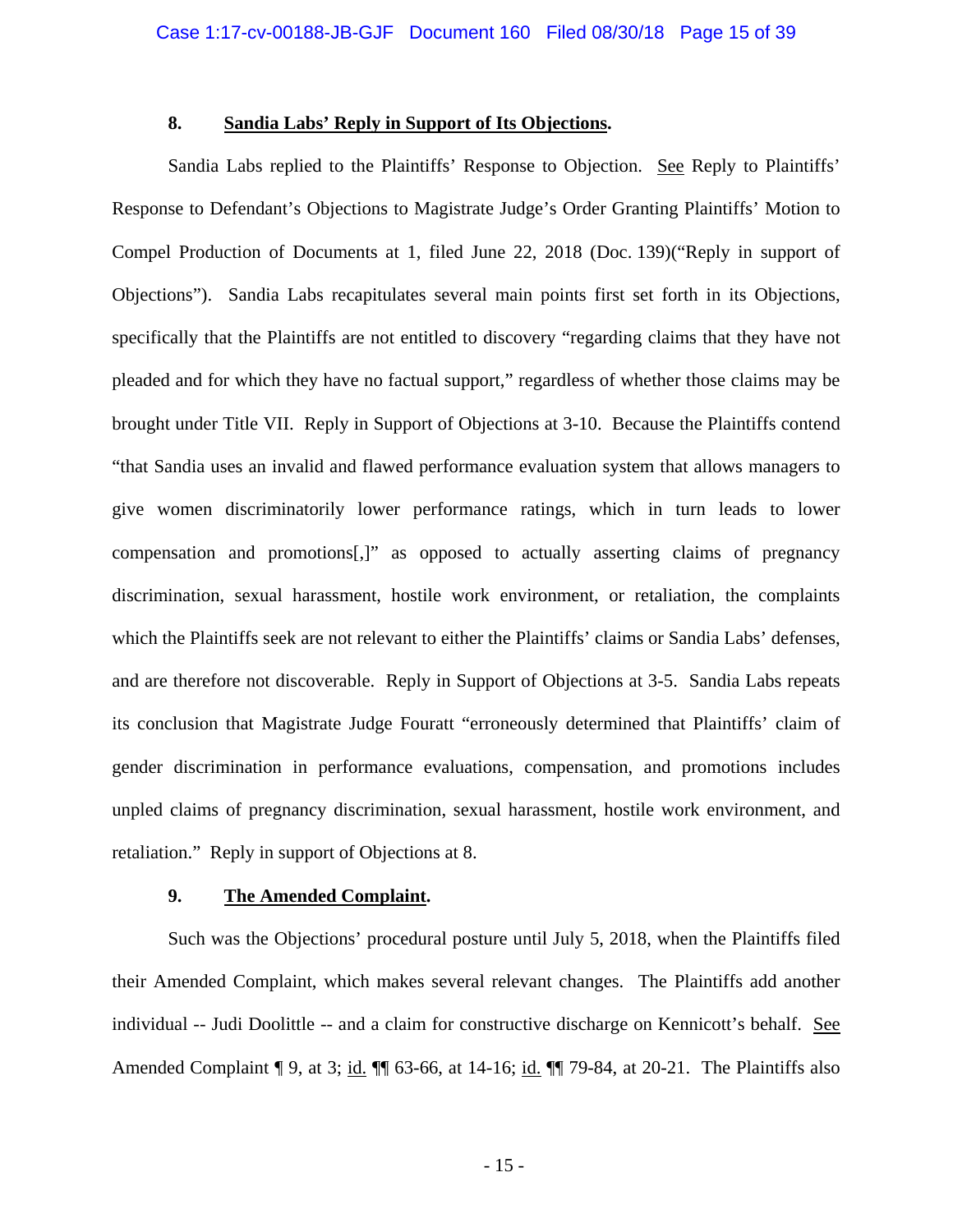#### Case 1:17-cv-00188-JB-GJF Document 160 Filed 08/30/18 Page 16 of 39

provide substantially more detailed information regarding how Sandia Labs conducts its performance evaluations, how Sandia Labs compensates its employees, including when they are eligible for raises, and how Sandia Labs promotes its employees. See Amended Complaint ¶¶ 26-40, at 6-9. These additional factual allegations explain how gender allegedly plays a discriminatory role in Sandia Labs' procedures for performance evaluations, compensation, and promotions. See Amended Complaint ¶¶ 26-40, at 6-9.

Importantly, the Plaintiffs also allege that "Sandia's corporate culture of bias is reflected in the formal complaints of gender discrimination brought by class members -- including sexual harassment, pregnancy discrimination, hostile work environment, retaliation, and unequal treatment in pay and promotions – during the class period." Amended Complaint ¶ 3, at 2. With respect to their class action Title VII intentional discrimination claim, the Plaintiffs allege that Sandia Labs engages in intentional discrimination in part by "[f]ailing to reasonably investigate and respond to employee complaints of gender discrimination, including sexual harassment, hostile work environment, pregnancy discrimination, and retaliation for raising complaints of same[.]" Amended Complaint [987, at 21.

#### **10. The Parties' Supplemental Briefing.**

During a status conference on July 10, 2018, Magistrate Judge Fouratt asked the parties whether they desired to provide additional briefing concerning the Amended Complaint's effect on this discovery dispute. See Clerk's Minutes at 2, filed July 10, 2018 (Doc. 148). The parties agreed to provide supplemental briefs limited to two pages no later than July 20, 2018, and both parties complied. See Clerk's Minutes at 2.

The Plaintiffs' supplemental brief asserts that the allegations in their Amended Complaint "*bolster* Magistrate Judge Fouratt's determination that Plaintiffs are entitled to this discovery." Plaintiffs' Supplemental Brief Regarding the Effect of the First Amended Complaint on Sandia's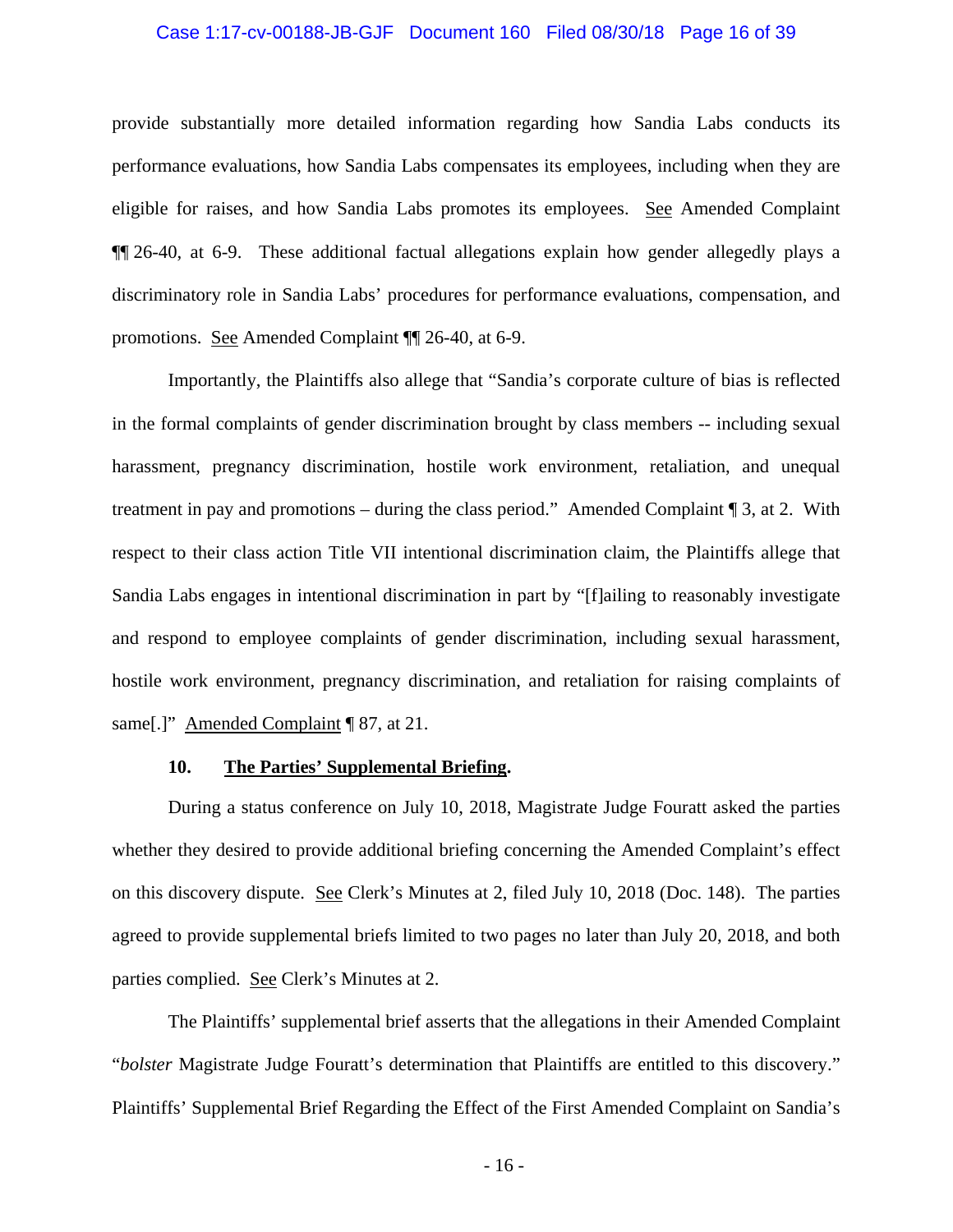#### Case 1:17-cv-00188-JB-GJF Document 160 Filed 08/30/18 Page 17 of 39

Objections to Order Granting Plaintiffs' Motion to Compel Production of Documents at 1, filed July 20, 2018 (Doc. 153)("Pls.' Suppl. Br.")(emphasis in original). The Plaintiffs reiterate that the proportionality requirement of Rule 26(b)(1) "is met because [internal complaints of gender discrimination and associated investigation files are] key to proving intent under a Title VII pattern-or-practice theory of disparate treatment liability[.]" Pls.' Suppl. Br. at 1. The Plaintiffs also note that their Amended Complaint contains "at least a *modicum of factual support*" regarding the Plaintiffs' allegation "that Sandia has failed to take appropriate action to protect women from discrimination[.]" Pls.' Suppl. Br. at 1-2 (emphasis in original). The Plaintiffs also point out again that they do not intend to use the discovery they seek to develop new claims. See Pls.' Suppl. Br. at 2. Indeed, as the Plaintiffs recognize, their Amended Complaint "narrows, rather than broadens, Plaintiffs' class claims." Pls.' Suppl. Br. at 2.

Sandia Labs' supplemental brief argues the opposite, contending that Plaintiffs' Amended Complaint "further demonstrates why the information sought by Plaintiffs is irrelevant to any remaining class claim in this case." Defendant's Supplemental Brief in Support of Defendant's Objections to Magistrate Judge's Order Granting Plaintiffs' Motion to Compel Production of Documents at 1, filed July 20, 2018 (Doc. 152)("Def's Suppl. Br."). Sandia Labs insists that the Amended Complaint still "does not include a single factual allegation to support their conclusory assertion of a culture of pregnancy discrimination, sexual harassment, hostile work environment, and retaliation." Def's Suppl. Br. at 1. Sandia Labs emphasizes that the Plaintiffs now acknowledge that "women perform as well or better than men" at Sandia Labs, which concession "refutes the conclusory allegation of a 'culture of bias' that results in discriminatory outcomes for women, and Plaintiffs should not be permitted discovery on a theory that is rejected on the face of their [Amended] Complaint." Def's Suppl. Br. at 2. Sandia Labs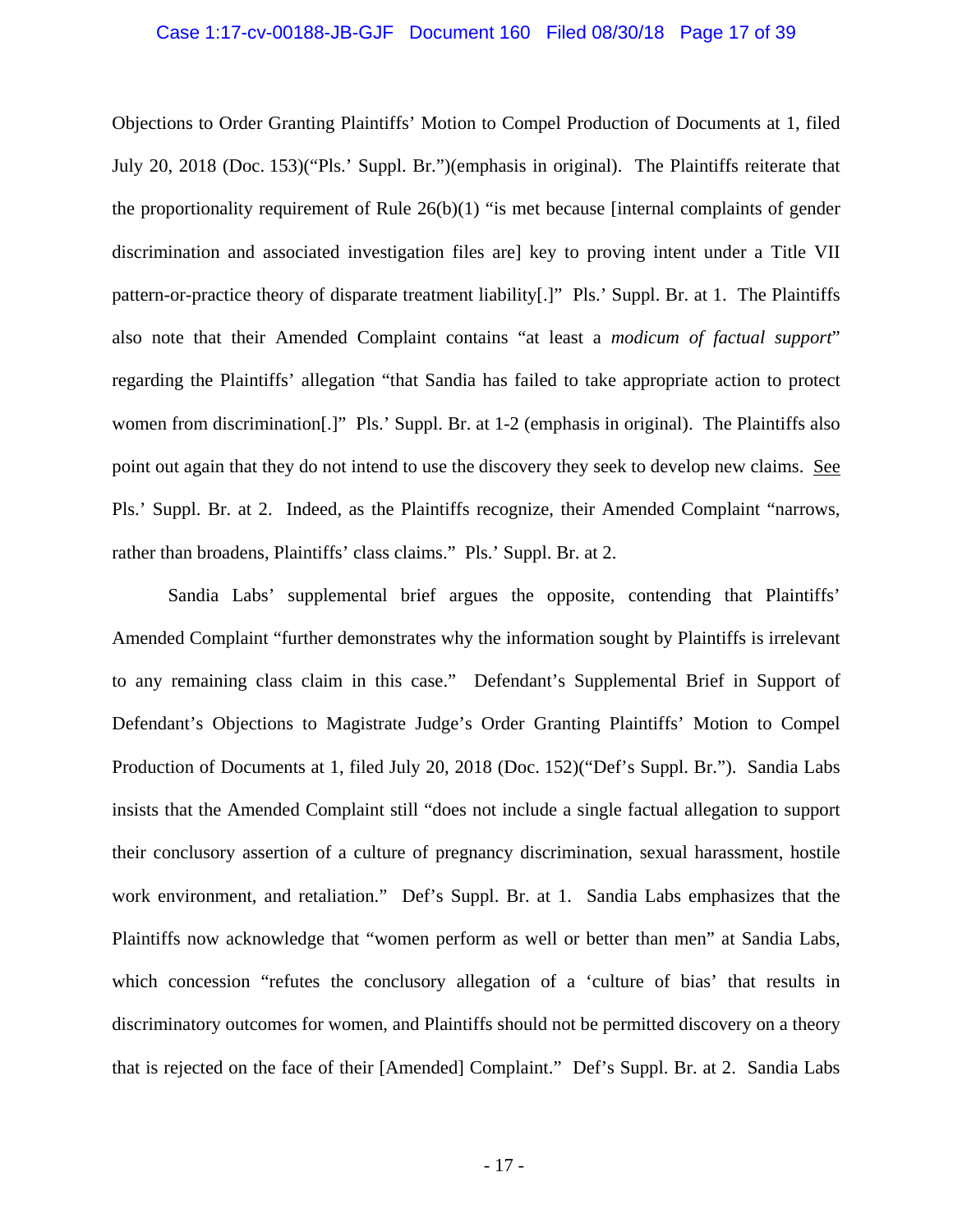### Case 1:17-cv-00188-JB-GJF Document 160 Filed 08/30/18 Page 18 of 39

again characterizes the Plaintiffs' discovery request as an "improper fishing expedition," and urges the Court to sustain its objections to Magistrate Judge Fouratt's Order. Def's Suppl. Br. at 2.

## **LAW REGARDING OBJECTIONS TO MAGISTRATE JUDGE DISCOVERY ORDERS**

Rule 72(a) of the Federal Rules of Civil Procedure permits a party to file objections to a Magistrate Judge's non-dispositive order within fourteen days after being served with the order. "The district judge in the case must consider timely objections and modify or set aside any part of the order that is clearly erroneous or is contrary to law." Fed. R. Civ. P. 72(a). See Hutchinson v. Pfeil, 105 F.3d 562, 566 (10th Cir.), cert. denied, 522 U.S. 914 (1997). To overturn the Magistrate Judge's decision as clearly erroneous under rule 72(a), the district court must have "a definite and firm conviction that a mistake has been committed." Ocelot Oil Corp. v. Sparrow Indus., 847 F.2d 1458, 1464 (10th Cir. 1988) (internal quotation omitted). <sup>4</sup> A district court is required to "defer to the magistrate judge's ruling unless it is clearly erroneous or contrary to law." Hutchinson v. Pfeil, 105 F.3d at 566.

Under the "contrary to law" standard, the district court conducts a plenary review of the Magistrate Judge's legal determinations, setting aside the Magistrate Judge's order if it applied an incorrect legal standard. See Charles Alan Wright et al., 12 Federal Practice & Procedure § 3069, at 350 (4th ed. 2018). "In sum, it is extremely difficult to justify alteration of the magistrate judge's non-dispositive actions by the district judge." Wright et al., supra, § 3069, at

 $\overline{4}$ <sup>4</sup>The United States Court of Appeals for the Seventh Circuit has stated that, to be clearly erroneous, "a decision must strike [the court] as more than just maybe or probably wrong; it must . . . strike [the court] as wrong with the force of a five-week-old, unrefrigerated dead fish." Parts & Elec. Motors, Inc. v. Sterling Elec., Inc., 866 F.2d 228, 233 (7th Cir. 1988). The Court does not believe that this standard uses appropriate language, and will not use or follow the standard. The Court can, in a dignified manner, apply the traditional standards for clearly erroneous review without resorting to garbage or dead animals. 28 U.S.C.  $\S$  636(b)(1)(A).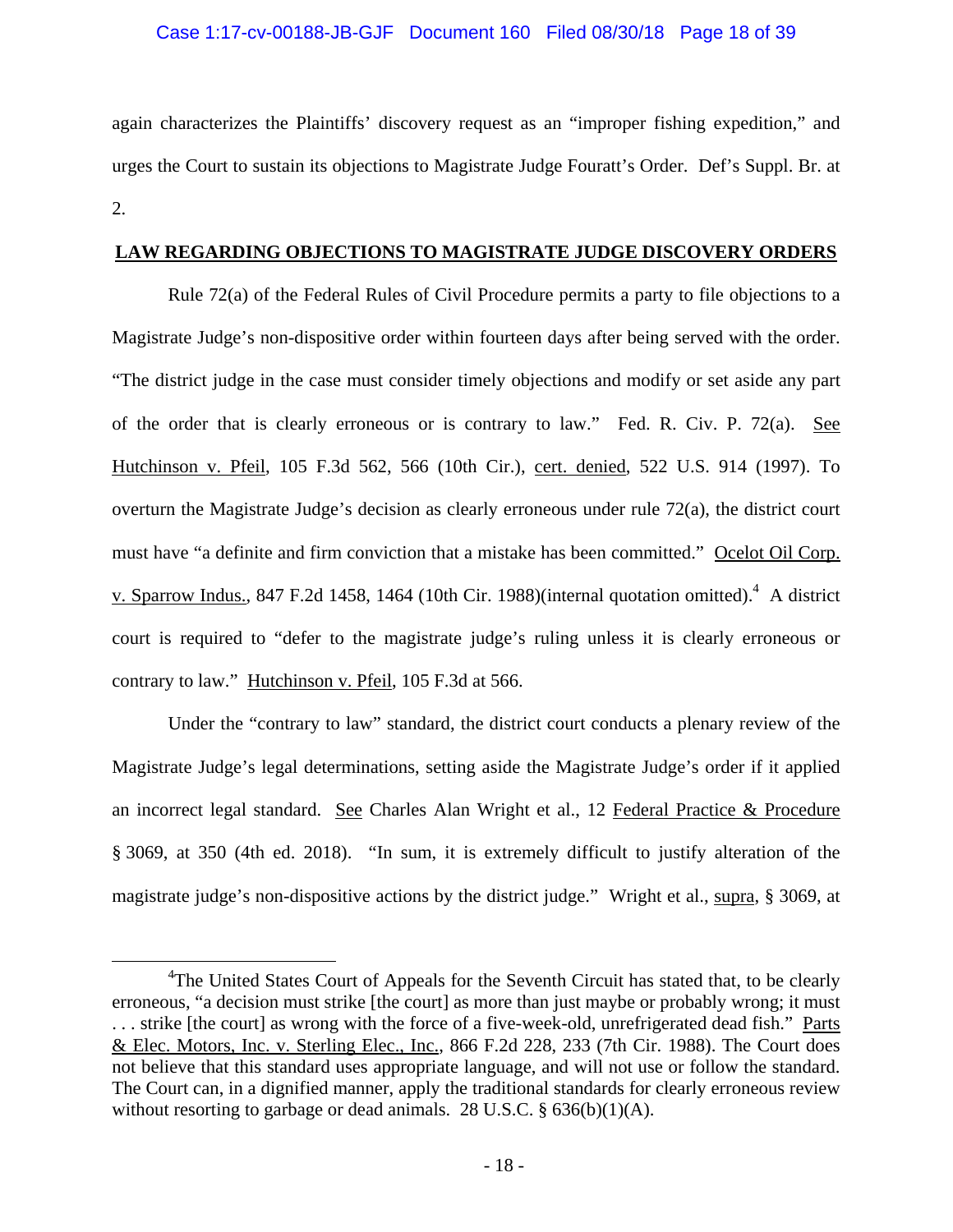#### Case 1:17-cv-00188-JB-GJF Document 160 Filed 08/30/18 Page 19 of 39

350-51. On the other hand, just "as the district judge should defer to the magistrate judge's decision  $\dots$  he or she should not be hamstrung by the clearly erroneous standard. At i[t]s broadest, it is limited to factual findings." Wright et al., supra, § 3069, at 355.

#### **LAW REGARDING DISCOVERY**

Discovery's proper scope is "any nonprivileged matter that is relevant to any party's claim or defense and proportional to the needs of the case. . . ." Fed. R. Civ. P. 26(b)(1). The factors that bear upon proportionality are: "the importance of the issues at stake in the action, the amount in controversy, the parties' relative access to relevant information, the parties' resources, the importance of the discovery in resolving the issues, and whether the burden or expense of the proposed discovery outweighs its likely benefit." Fed. R. Civ. P. 26 (b)(1).

Discovery's scope under rule 26 is broad. See Gomez v. Martin Marietta Corp., 50 F.3d at 1520; Sanchez v. Matta, 229 F.R.D. 649, 654 (D.N.M. 2004)(Browning, J.)("The federal courts have held that the scope of discovery should be broadly and liberally construed to achieve the full disclosure of all potentially relevant information."). The federal discovery rules reflect the courts' and Congress' recognition that "mutual knowledge of all the relevant facts gathered by both parties is essential to proper litigation." Hickman v. Taylor, 329 U.S. 495, 507 (1947). A district court is not, however, "required to permit plaintiff to engage in a 'fishing expedition' in the hope of supporting his claim." McGee v. Hayes, 43 F. App'x. 214, 217 (10th Cir. 2002)(unpublished).<sup>5</sup> "Discovery . . . is not intended to be a fishing expedition, but rather is

 $rac{1}{5}$ <sup>5</sup>McGee v. Hayes is an unpublished United States Court of Appeals for the Tenth Circuit opinion, but the Court can rely on an unpublished Tenth Circuit opinion to the extent its reasoned analysis is persuasive in the case before it. See 10th Cir. R. 32.1(A), 28 U.S.C. ("Unpublished opinions are not precedential, but may be cited for their persuasive value."). The Tenth Circuit has stated: "In this circuit, unpublished orders are not binding precedent, ... and ... citation to unpublished opinions is not favored. . . . However, if an unpublished opinion . . . has persuasive value with respect to a material issue in a case and would assist the court in its disposition, we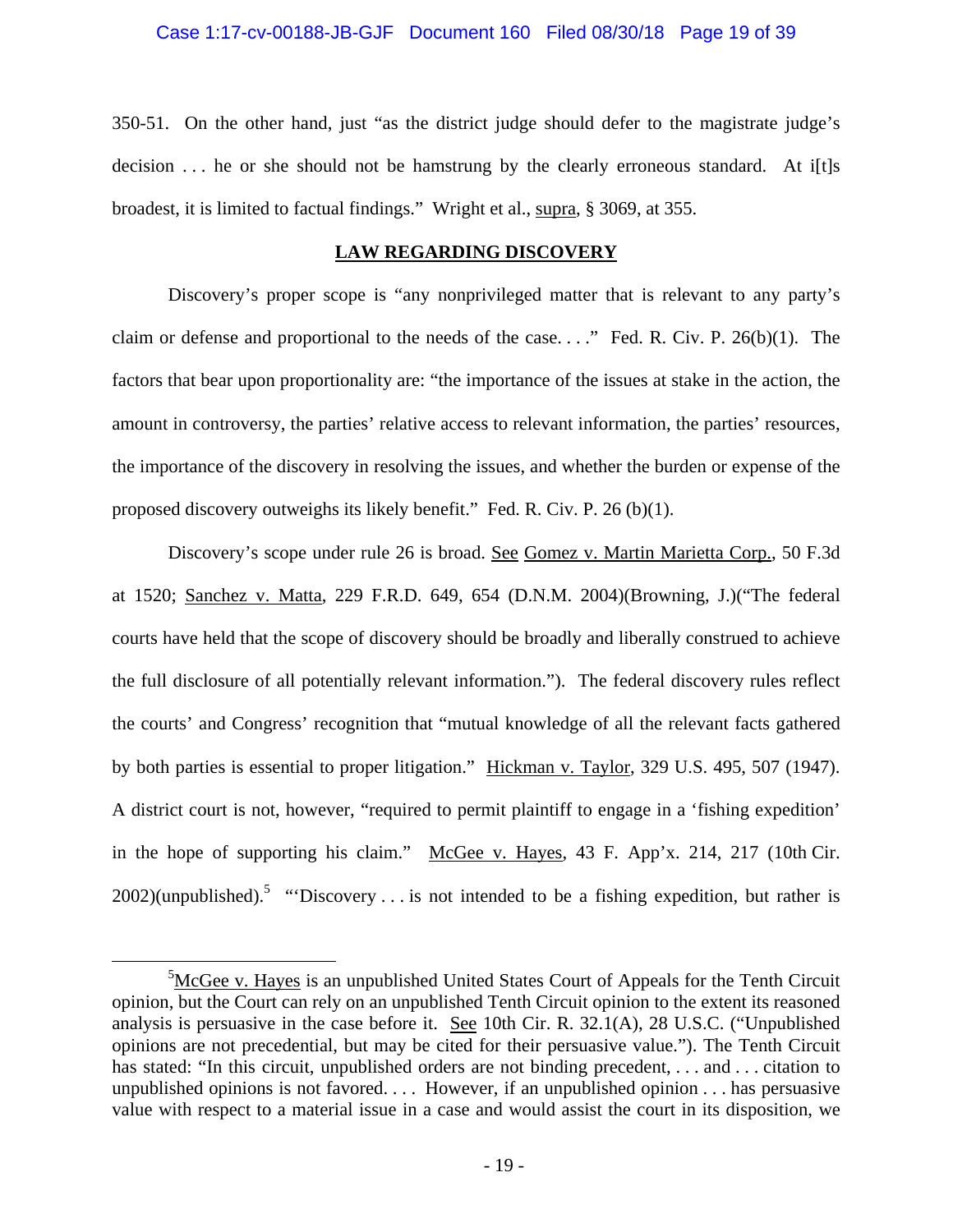## Case 1:17-cv-00188-JB-GJF Document 160 Filed 08/30/18 Page 20 of 39

meant to allow the parties to flesh out allegations for which they initially have at least a modicum of objective support." Rivera v. DJO, LLC, No. 11-1119, 2012 WL 3860744, at \*1 (D.N.M. August 27, 2012)(Browning, J.)(quoting Tottenham v. Trans World Gaming Corp., No. 00-7697, 2002 WL 1967023, at \*2 (S.D.N.Y. 2002)(Knapp, J.)). "[B]road discovery is not without limits and the trial court is given wide discretion in balancing the needs and rights of both plaintiff and defendant." Gomez v. Martin Marietta Corp., 50 F.3d at 1520 (internal quotation marks omitted).

The 2000 amendments to rule 26(b)(1) began narrowing the substantive scope of discovery and injected courts deeper into the discovery process. See Simon v. Taylor, No. 12- 0096, 2015 WL 2225653, at \*23 (D.N.M. April 30, 2015)(Browning, J.). Before the 2000 amendments, rule 26(b)(1) defined the scope of discovery as follows:

Parties may obtain discovery regarding any matter, not privileged, which is relevant to the subject matter involved in the pending actions, whether it relates to the claim or defense of the party seeking discovery or to the claim or defense of any other party, including the existence, description, nature, custody, condition and location of any books, documents, or other tangible things and the identity and location of persons having knowledge of any discoverable matter. The information sought need not be admissible at the trial if the information sought appears reasonably calculated to lead to the discovery of admissible evidence.

Fed. R. Civ. P. 26(b)(1)(1996). The 2000 amendments made the following changes, shown here

with the deleted language stricken and the added material underlined:

 $\overline{a}$ 

Parties may obtain discovery regarding any matter, not privileged, that which is relevant to the subject matter involved in the pending actions, whether it relates to the claim or defense of the party seeking discovery or to the claim or defense of any other party, including the existence, description, nature, custody, condition and location of any books, documents, or other tangible things and the identity and location of persons having knowledge of any discoverable matter. For good cause, the court may order discovery of any matter relevant to the subject matter

allow a citation to that decision." United States v. Austin, 426 F.3d 1266, 1274 (10th Cir. 2005). The Court concludes that McGee v. Hayes has persuasive value with respect to a material issue, and will assist the Court in its preparation of this Memorandum Opinion and Order.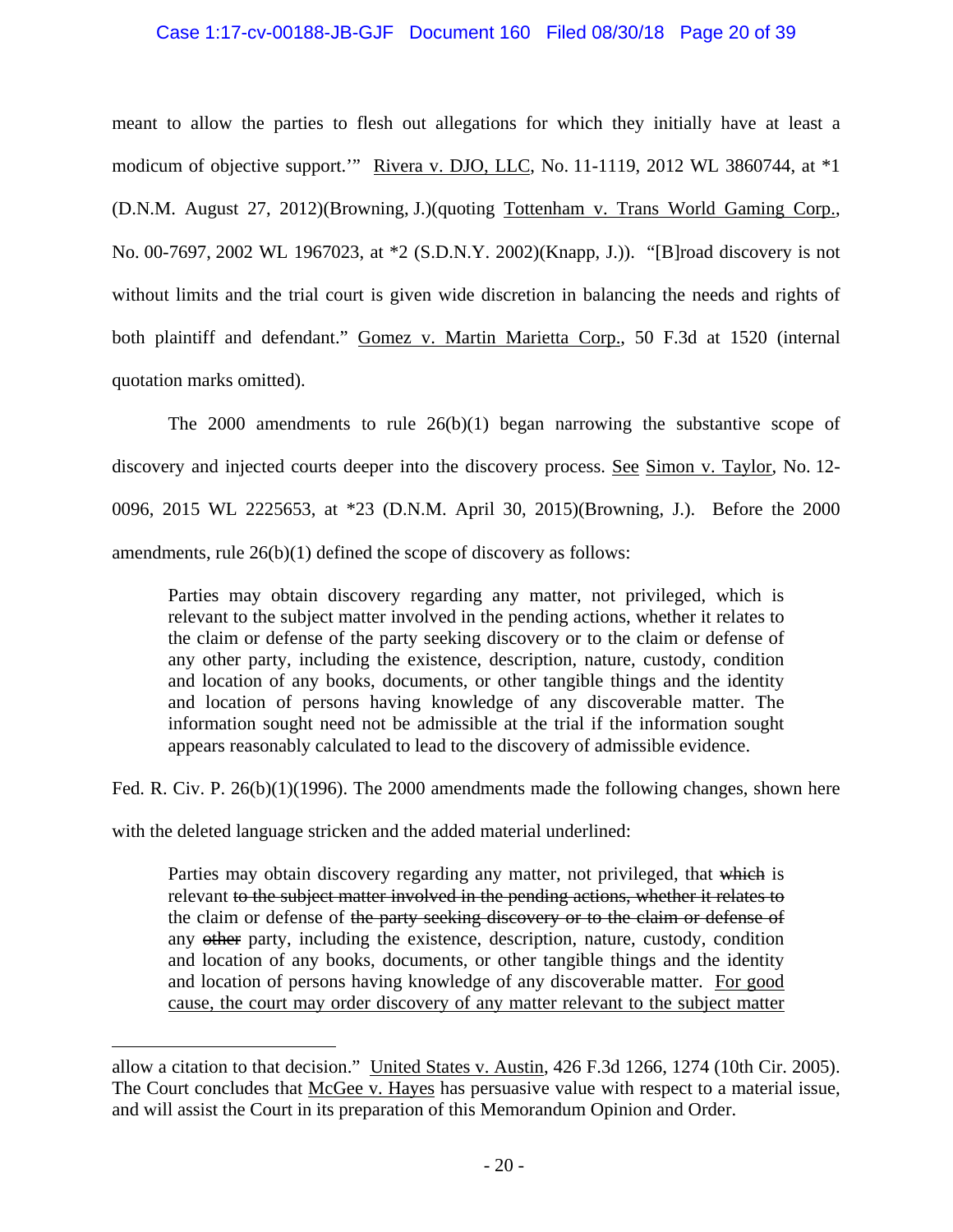involved in the action. Relevant The information sought need not be admissible at the trial if discovery the information sought appears reasonably calculated to lead to the discovery of admissible evidence.

Fed. R. Civ. P.  $26(b)(1)$ . Putting aside the last sentence's changes -- which the advisory committee's notes make clear was a housekeeping amendment to clarify that inadmissible evidence must still be relevant to be discoverable -- the 2000 amendments have two effects: (i) they narrow the substantive scope of discovery in the first sentence; and (ii) they inject courts

into the process in the entirely new second sentence.

In 1978, the Committee published for comment a proposed amendment, suggested by the Section of Litigation of the American Bar Association, to refine the scope of discovery by deleting the "subject matter" language. This proposal was withdrawn, and the Committee has since then made other changes in the discovery rules to address concerns about overbroad discovery. Concerns about costs and delay of discovery have persisted nonetheless, and other bar groups have repeatedly renewed similar proposals for amendment to this subdivision to delete the "subject matter" language. Nearly one-third of the lawyers surveyed in 1997 by the Federal Judicial Center endorsed narrowing the scope of discovery as a means of reducing litigation expense without interfering with fair case resolutions. [Federal Judicial Center, T. Willging, J. Shapard, D. Stienstra, & D. Miletich, Discovery and Disclosure Practice, Problems, and Proposals for Change] 44–45 (1997). The Committee has heard that in some instances, particularly cases involving large quantities of discovery, parties seek to justify discovery requests that sweep far beyond the claims and defenses of the parties on the ground that they nevertheless have a bearing on the "subject matter" involved in the action.

The amendments proposed for subdivision  $(b)(1)$  include one element of these earlier proposals but also differ from these proposals in significant ways. The similarity is that the amendments describe the scope of party-controlled discovery in terms of matter relevant to the claim or defense of any party. The court, however, retains authority to order discovery of any matter relevant to the subject matter involved in the action for good cause. The amendment is designed to involve the court more actively in regulating the breadth of sweeping or contentious discovery. The Committee has been informed repeatedly by lawyers that involvement of the court in managing discovery is an important method of controlling problems of inappropriately broad discovery. Increasing the availability of judicial officers to resolve discovery disputes and increasing court management of discovery were both strongly endorsed by the attorneys surveyed by the Federal Judicial Center. See Discovery and Disclosure Practice, supra, at 44. Under the amended provisions, if there is an objection that discovery goes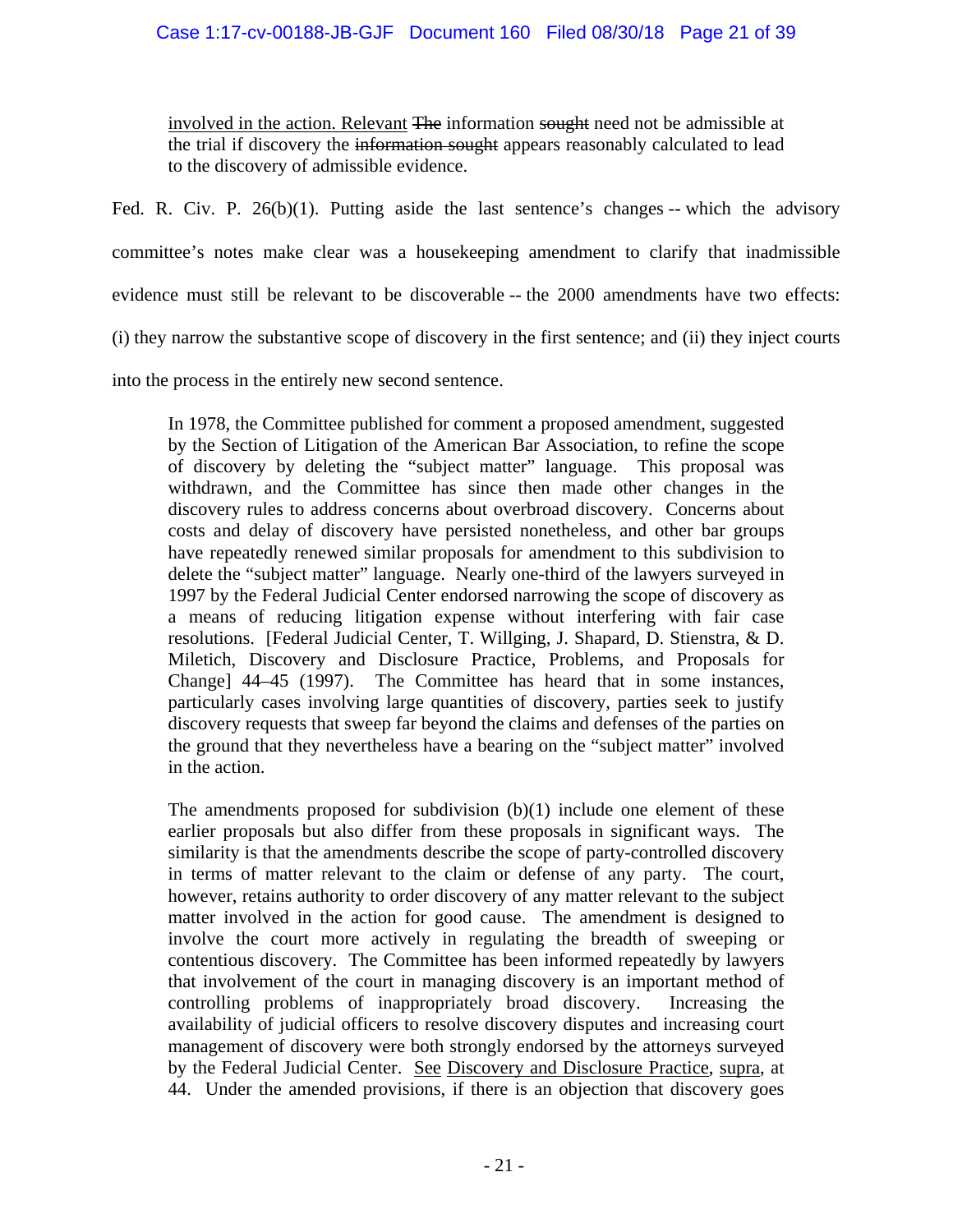beyond material relevant to the parties' claims or defenses, the court would become involved to determine whether the discovery is relevant to the claims or defenses and, if not, whether good cause exists for authorizing it so long as it is relevant to the subject matter of the action. The good-cause standard warranting broader discovery is meant to be flexible.

**The Committee intends that the parties and the court focus on the actual claims and defenses involved in the action. The dividing line between information relevant to the claims and defenses and that relevant only to the subject matter of the action cannot be defined with precision. A variety of types of information not directly pertinent to the incident in suit could be relevant to the claims or defenses raised in a given action. For example, other incidents of the same type, or involving the same product, could be properly discoverable under the revised standard. Information about organizational arrangements or filing systems of a party could be discoverable if likely to yield or lead to the discovery of admissible information. Similarly, information that could be used to impeach a likely witness, although not otherwise relevant to the claims or defenses, might be properly discoverable. In each instance, the determination whether such information is discoverable because it is relevant to the claims or defenses depends on the circumstances of the pending action.** 

The rule change signals to the court that it has the authority to confine discovery to the claims and defenses asserted in the pleadings, and signals to the parties that they have no entitlement to discovery to develop new claims or defenses that are not already identified in the pleadings. In general, it is hoped that reasonable lawyers can cooperate to manage discovery without the need for judicial intervention. When judicial intervention is invoked, the actual scope of discovery should be determined according to the reasonable needs of the action. The court may permit broader discovery in a particular case depending on the circumstances of the case, the nature of the claims and defenses, and the scope of the discovery requested.

The amendments also modify the provision regarding discovery of information not admissible in evidence. As added in 1946, this sentence was designed to make clear that otherwise relevant material could not be withheld because it was hearsay or otherwise inadmissible. The Committee was concerned that the "reasonably calculated to lead to the discovery of admissible evidence" standard set forth in this sentence might swallow any other limitation on the scope of discovery. Accordingly, this sentence has been amended to clarify that information must be relevant to be discoverable, even though inadmissible, and that discovery of such material is permitted if reasonably calculated to lead to the discovery of admissible evidence. As used here, "relevant" means within the scope of discovery as defined in this subdivision, and it would include information relevant to the subject matter involved in the action if the court has ordered discovery to that limit based on a showing of good cause.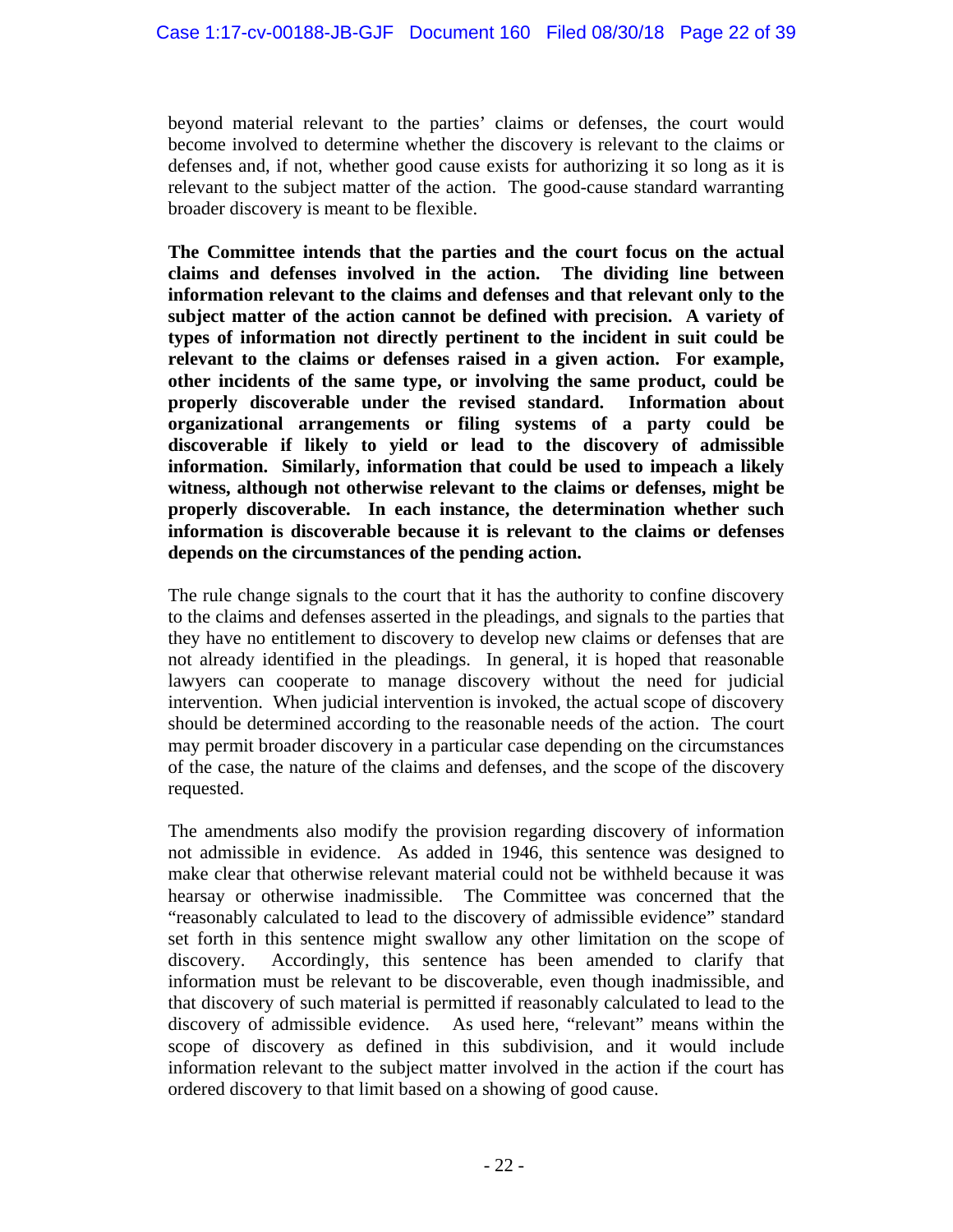Finally, a sentence has been added calling attention to the limitations of subdivision  $(b)(2)(i)$ ,  $(ii)$ , and  $(iii)$ . These limitations apply to discovery that is otherwise within the scope of subdivision  $(b)(1)$ . The Committee has been told repeatedly that courts have not implemented these limitations with the vigor that was contemplated. See 8 Federal Practice & Procedure § 2008.1 at 121. This otherwise redundant cross-reference has been added to emphasize the need for active judicial use of subdivision (b)(2) to control excessive discovery. Cf. Crawford–El v. Britton, [523 U.S. 574] (1998)(quoting Rule  $26(b)(2)(iii)$  and stating that "Rule 26 vests the trial judge with broad discretion to tailor discovery narrowly").

Fed. R. Civ. P. 26 advisory committee's notes (emphasis added).

One gets the impression from reading the advisory committee's notes that the amendment was not intended to exclude a delineable swath of material so much as it is intended to send a signal to district judges to become more hands-on in the process of regulating -- mostly limiting -- discovery on relevance grounds alone. The "two effects" of the 2000 amendments might, thus, be only one effect: directing district judges to roll up their sleeves and manage discovery, and to do so on a relevance basis. The change in substantive scope from "subject matter," to "claim or defense," would, therefore, seem to "add teeth" to the relevance standard instead of narrowing that standard. It is not surprising that the Supreme Court of the United States of America and Congress would want to increase judicial presence: "relevance" is a liberal concept in the context of trial. Fed. R. Evid. 401 ("Evidence is relevant if: (a) it has any tendency to make a fact more or less probable than it would be without the evidence; and (b) the fact is of consequence in determining the action.").

Of course, regardless of the Court's musings about the rules, courts should also seek to give substantive content to amendments. Read literally, the rule does not permit parties to discover information relevant only to the claim or defense of another party; they must use discovery only to investigate their own claims and defenses. More problematically, however, the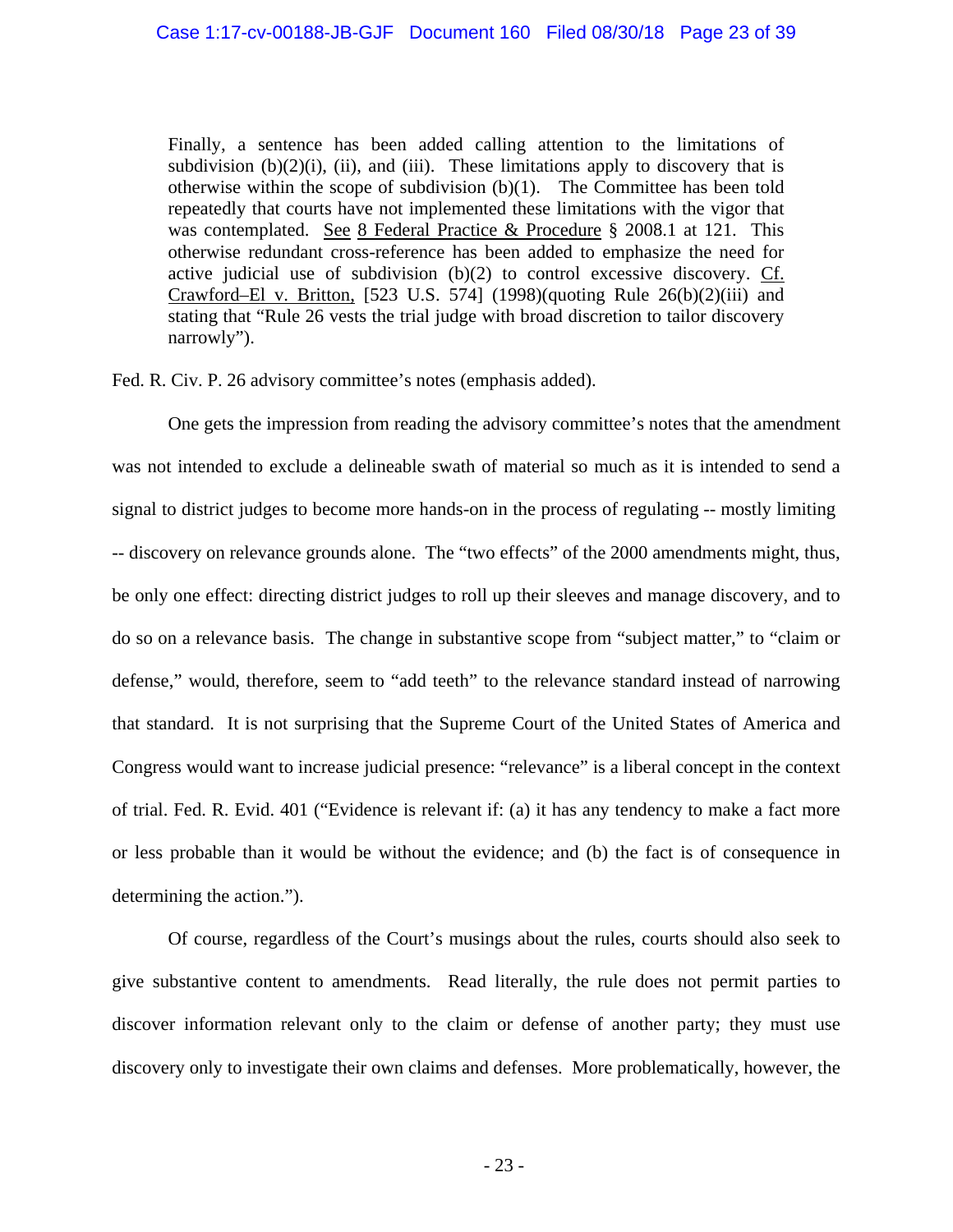## Case 1:17-cv-00188-JB-GJF Document 160 Filed 08/30/18 Page 24 of 39

rule may prevent using the Federal Rules' compulsory discovery process to obtain "background" information not specifically relevant to any one claim or defense -- e.g., a plaintiff naming a pharmaceutical company as a defendant and then using discovery to educate itself generally about medicine, biochemistry, and the drug industry by using the defendant's expertise.

In In re Cooper Tire & Rubber Co., 568 F.3d 1180 (10th Cir. 2009), the United States Court of Appeals for the Tenth Circuit clarified that the 2000 Amendments to rule 26 "implemented a two-tiered discovery process; the first tier being attorney-managed discovery of information relevant to any claim or defense of a party, and the second being court-managed discovery that can include information relevant to the subject matter of the action." 568 F.3d at

1188. The Tenth Circuit further stated that,

when a party objects that discovery goes beyond that relevant to the claims or defenses, "the court would become involved to determine whether the discovery is relevant to the claims or defenses and, if not, whether good cause exists for authorizing it so long as it is relevant to the subject matter of the action." This good-cause standard is intended to be flexible. When the district court does intervene in discovery, it has discretion in determining what the scope of discovery should be. "[T]he actual scope of discovery should be determined according to the reasonable needs of the action. The court may permit broader discovery in a particular case depending on the circumstances of the case, the nature of the claims and defenses, and the scope of the discovery requested."

568 F.3d at 1188–89 (quoting the advisory committee's notes to the 2000 amendments to Fed. R.

Civ. P. 26(b)(1))(citations and footnote omitted)(alteration in original).

The 2015 amendments to rule  $26(b)(1)$  continued this process of narrowing discovery's substantive scope and injecting courts further into the discovery process. The 2015 amendment made notable deletions and additions, both of which emphasized the need to make discovery proportional to the needs of the case. <u>See</u> Fed. R. Civ. P. 26(b)(1). Rule 26(b)(1), provides<sup>6</sup>:

 <sup>6</sup> <sup>6</sup>The deletions are stricken and the additions are underlined.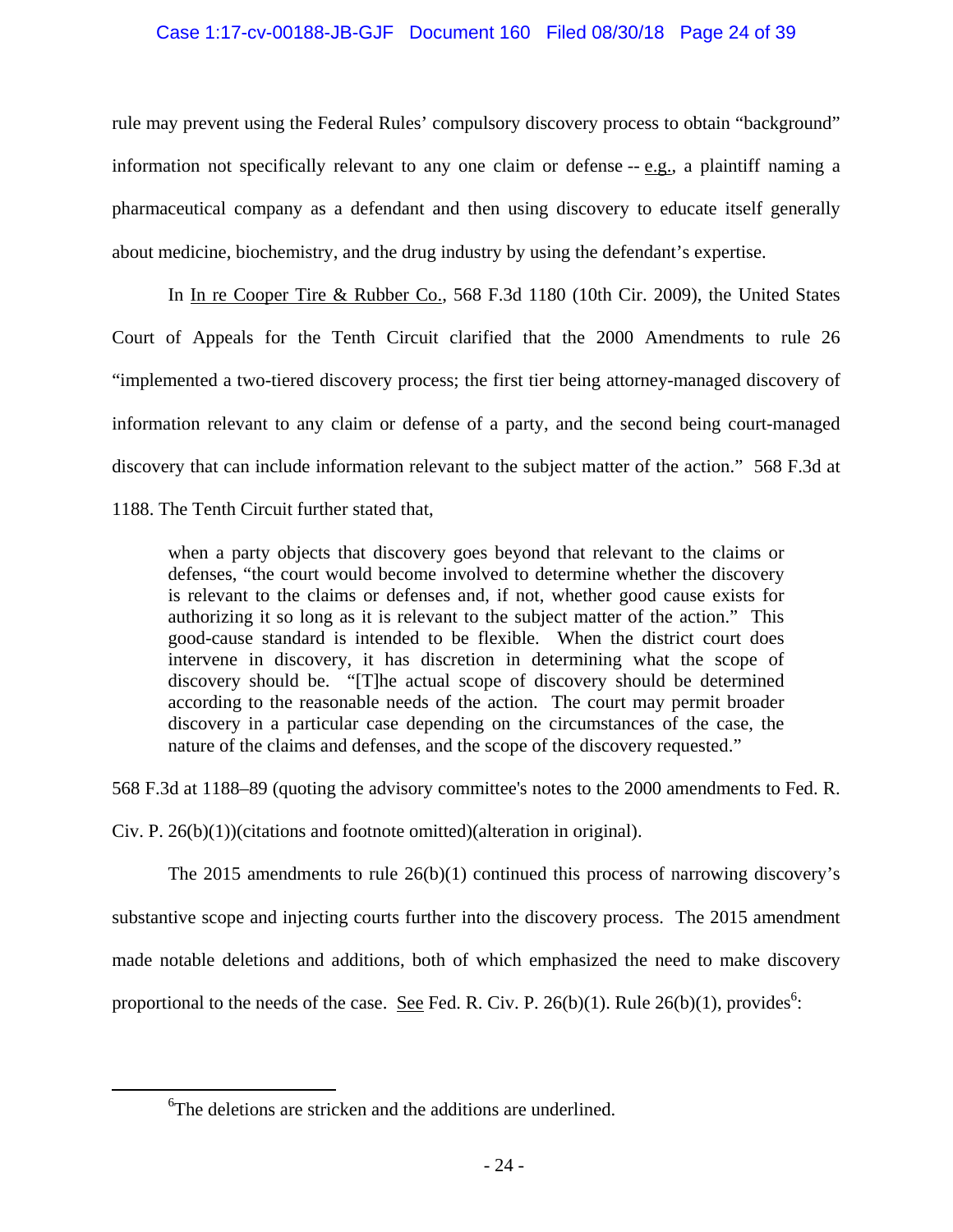*(1) Scope in General.* Unless otherwise limited by court order, the scope of discovery is as follows: Parties may obtain discovery regarding any nonprivileged matter that is relevant to any party's claim or defense including the existence, description, nature, custody, condition and location of any documents or other tangible things and the identity and location of persons who know of any discoverable matter. For good cause, the court may order discovery of any matter relevant to the subject matter involved in the action. Relevant information need not be admissible at the trial if the discovery appears reasonably calculated to lead to the discovery of admissible evidence. All discovery is subject to the limitations imposed by Rule  $26(b)(2)(C)$  and proportional to the needs of the case, considering the importance of the issues at stake in the action, the amount in controversy, the parties' relative access to relevant information, the parties' resources, the importance of the discovery in resolving the issues, and whether the burden or expense of the proposed discovery outweighs its likely benefit. Information within this scope of discovery need not be admissible in evidence to be discoverable.

Fed. R. Civ. P. 26(b)(1)(alterations added).

The Committee Notes state that the first deletion does not make a substantive change. Rather, the deletion was made because "[d]iscovery of such matters is so deeply entrenched" in standard discovery that including it would be "clutter." Fed. R. Civ. P. 26(b) advisory committee's note to 2015 amendment.<sup>7</sup>

Regarding the second deletion, the Committee Notes explain that the former provision for discovery of relevant but inadmissible information that appears "reasonably calculated to lead to

 $\frac{1}{7}$ <sup>7</sup>The Court regrets this deletion. Moving things out of the statute's text often creates mischief, especially for courts that rely heavily on the text's plain language. The drafters might be astonished how often the Court sees objections to interrogatories and requests that seek basic information about documents. The rule is well-established because the deleted language was in the rule; now that the language is not in the rule, the rule may be eroded or, more likely, ignored or overlooked by those who do not spend time in advisory notes' thicket. What the advisory comments describe as "clutter" is a simple instruction to practitioners who do not practice in federal court every day for every case. This deletion might incrementally increase unnecessary litigation rather than shorten it. Some of the amendments seem more designed to help the nation's large corporations, represented by some of the nation's most expensive law firms, cut down expenses than they are to help courts and practitioners in more routine cases.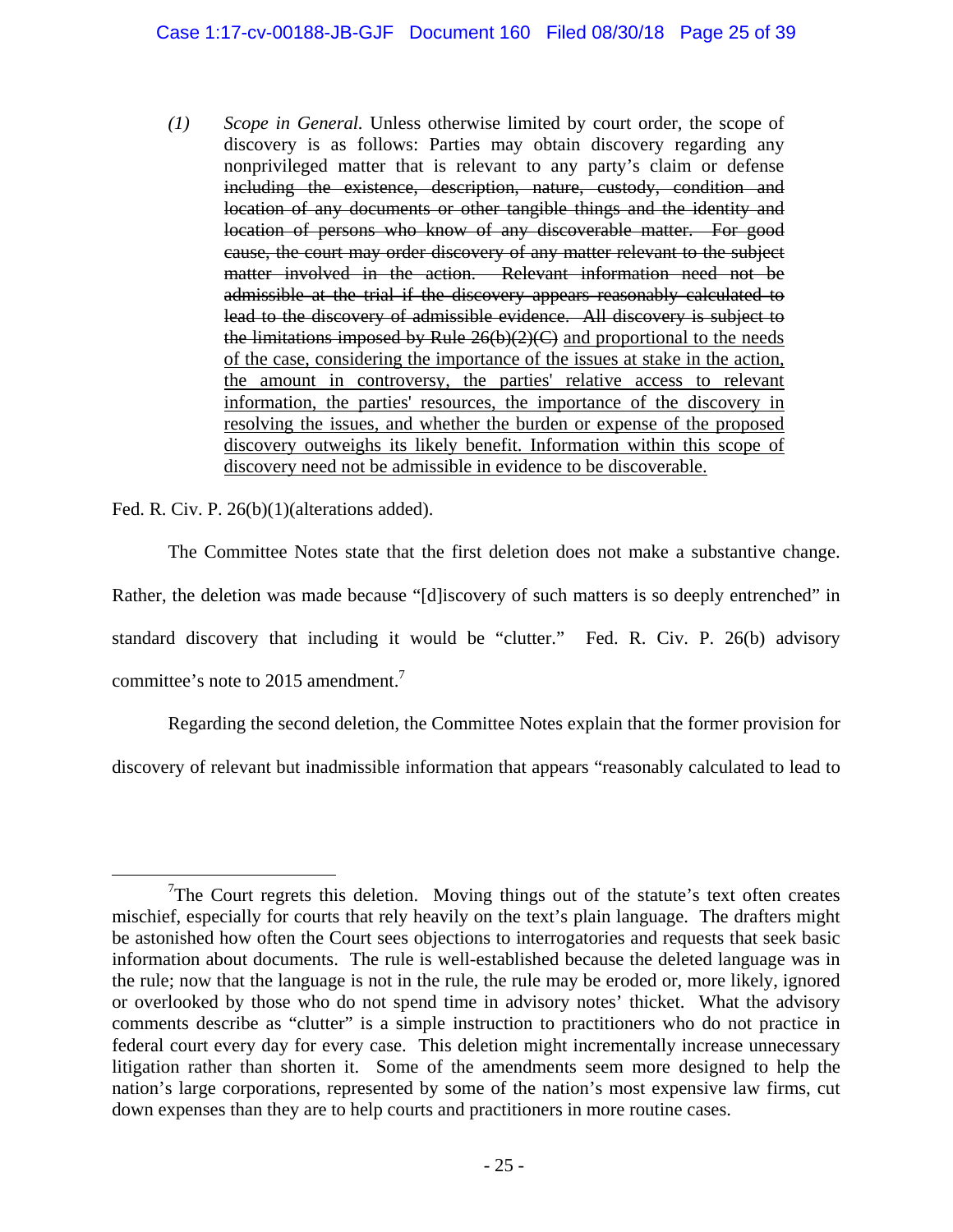## Case 1:17-cv-00188-JB-GJF Document 160 Filed 08/30/18 Page 26 of 39

the discovery of admissible evidence" is also deleted.<sup>8</sup> Fed. R. Civ. P. 26(b) advisory committee's note to 2015 amendment.

The phrase has been used by some, incorrectly, to define the scope of discovery. As the Committee Note to the 2000 amendments observed, use of the "reasonably calculated" phrase to define the scope of discovery "might swallow any other limitation on the scope of discovery." The 2000 amendments sought to prevent such misuse by adding the word "Relevant" at the beginning of the sentence, making clear that "'relevant' means within the scope of discovery as defined in this subdivision. . . ." The "reasonably calculated" phrase has continued to create problems, however, and is removed by these amendments. It is replaced by the direct statement that "Information within this scope of discovery need not be admissible in evidence to be discoverable." Discovery of nonprivileged information not admissible in evidence remains available so long as it is otherwise within the scope of discovery.

Fed. R. Civ. P. 26 advisory committee's note to 2015 amendment. The deletion, therefore, did not necessarily change discovery's scope, but clarified it. Accordingly, "[r]elevance is still to be 'construed broadly to encompass any matter that bears on, or that reasonably could lead to other matter that could bear on' any party's claim or defense." State Farm Mutual Auto. Ins. Co. v. Fayda, No. 14-9792, 2015 WL 7871037, at \*2 (S.D.N.Y. 2015)(Francis IV, M.J.)(internal quotation marks omitted)(quoting Oppenheimer Fund, Inc. v. Sanders, 437 U.S. 340, 351 (1978)).

The most notable addition to rule 26(b) is the proportionality concept. Rule  $26(b)(2)(C)(iii)$  has always limited overly burdensome discovery and required proportionality. See Fed. R. Civ. P.  $26(b)(2)(C)(iii)$  (pre-2015 version). The proportionality requirement was relocated to 26(b)(1) to address the "explosion" of information that "has been exacerbated by the

 <sup>8</sup> <sup>8</sup>Arguably, older lawyers will have to learn a new vocabulary and ignore the one they have used for decades. If the changes were not made to change the scope of discovery, it is unclear what the benefit of all this re-arrangement really is.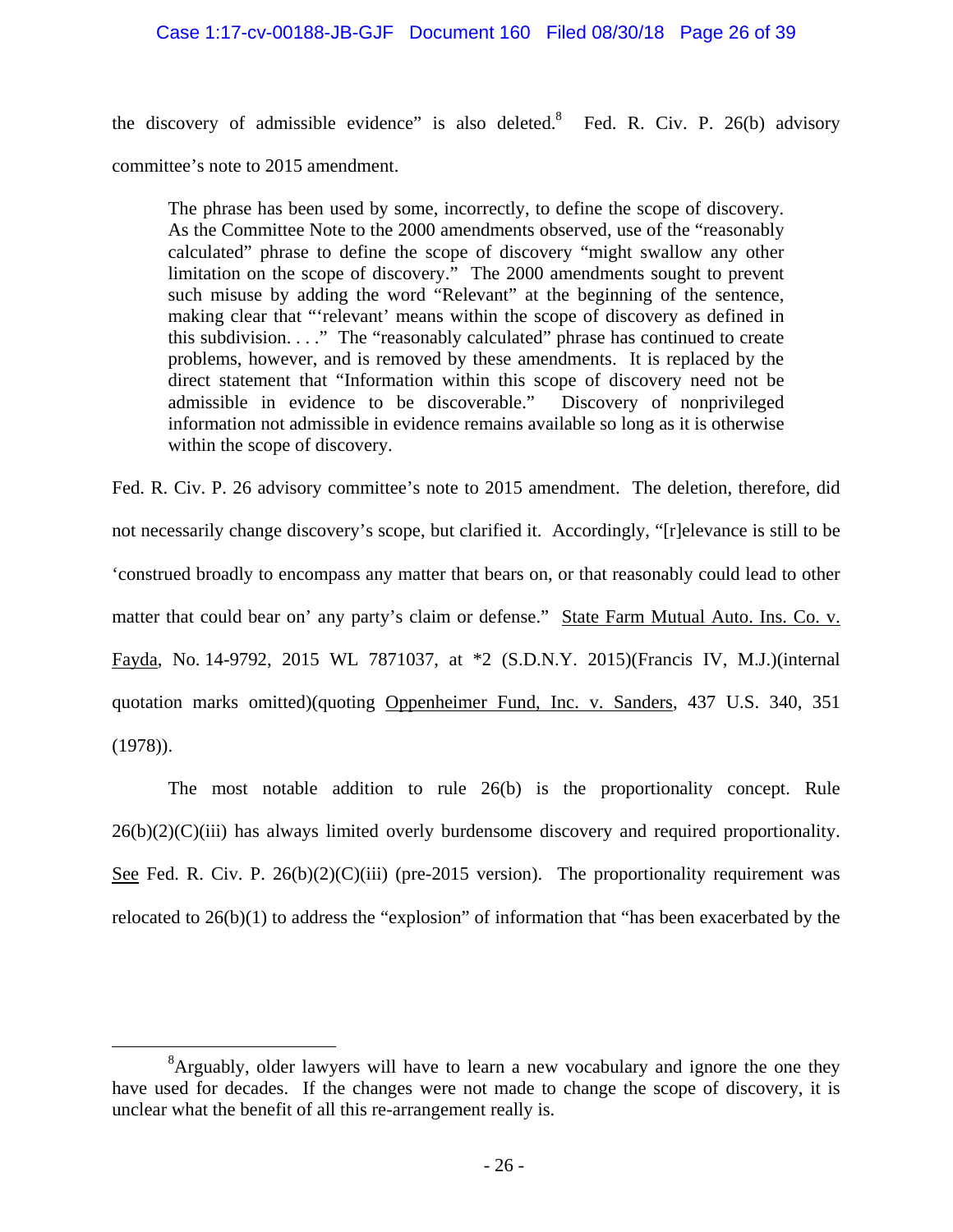## Case 1:17-cv-00188-JB-GJF Document 160 Filed 08/30/18 Page 27 of 39

advent of e-discovery."<sup>9</sup> Fed. R. Civ. P. 26(b) advisory committee's note to 2015 amendment. Describing how e-discovery is the driving factor in the 2015 amendment, the Committee Notes state:

The burden or expense of proposed discovery should be determined in a realistic way. This includes the burden or expense of producing electronically stored information. Computer-based methods of searching such information continue to develop, particularly for cases involving large volumes of electronically stored information. Courts and parties should be willing to consider the opportunities for reducing the burden or expense of discovery as reliable means of searching electronically stored information become available.

Fed. R. Civ. P. 26(b) advisory committee's note to 2015 amendment.

Chief Justice Roberts' 2015 Year-End Report on the Federal Judiciary indicates that the addition of proportionality to rule 26(b) "crystalizes the concept of reasonable limits on discovery through increased reliance on the common-sense concept of proportionality."10 Chief

 $\frac{1}{\sqrt{9}}$ <sup>9</sup>This relocation -- rather than substantive change -- is one reason that the Court is skeptical that the 2015 amendments will make a considerable difference in limiting discovery or cutting discovery costs. Courts have been bringing common sense and proportionality to their discovery decisions long before the 2015 amendments. See Aguayo v. AMCO Ins. Co., 59 F. Supp. 3d 1225, 1275 (D.N.M. 2014)(Browning, J.)("[T]he Court expects that discovery and motion practice bear some proportionality to the case's worth."); Cabot v. Wal-Mart Stores, Inc., No. 11-0260, 2012 WL 592874, at \*11–12 (D.N.M. 2012)(Browning, J.)(limiting the scope of discovery because it was unduly burdensome in relation to the relevance and need). The real import of the rule is that it will likely lead to more "proportionality" objections and more disputes that the district courts will have to resolve, which is what the drafters apparently intend. It is unclear how more judicial involvement in discovery can be squared with a federal court docket that is at a breaking point already. It is also unclear what was wrong with the old goal of discovery being largely self-executing. The new rules also require attorneys to learn the new vocabulary of "proportionality," delete their old stock legal sections from their briefs, and rewrite these new sections to use the correct language. Older lawyers must be particularly alert to read and learn the new rules, read the comments, and understand the thrust of the drafting. Finally, given that "proportionality" is a very subjective standard, it will be hard for any court to sanction any attorney for raising this objection. In sum, the rules are just as likely to increase the costs of discovery as to decrease it.

<sup>&</sup>lt;sup>10</sup>The Rules Enabling Act, 28 U.S.C. §§ 2071-2077, empowers the federal courts to prescribe rules for the conduct of their business. See 28 U.S.C. § 2071. The Judicial Conference -- the policy making body of the federal judiciary -- has overall responsibility for formulating those rules. See Chief Justice John Roberts, 2015 Year-End Report on the Federal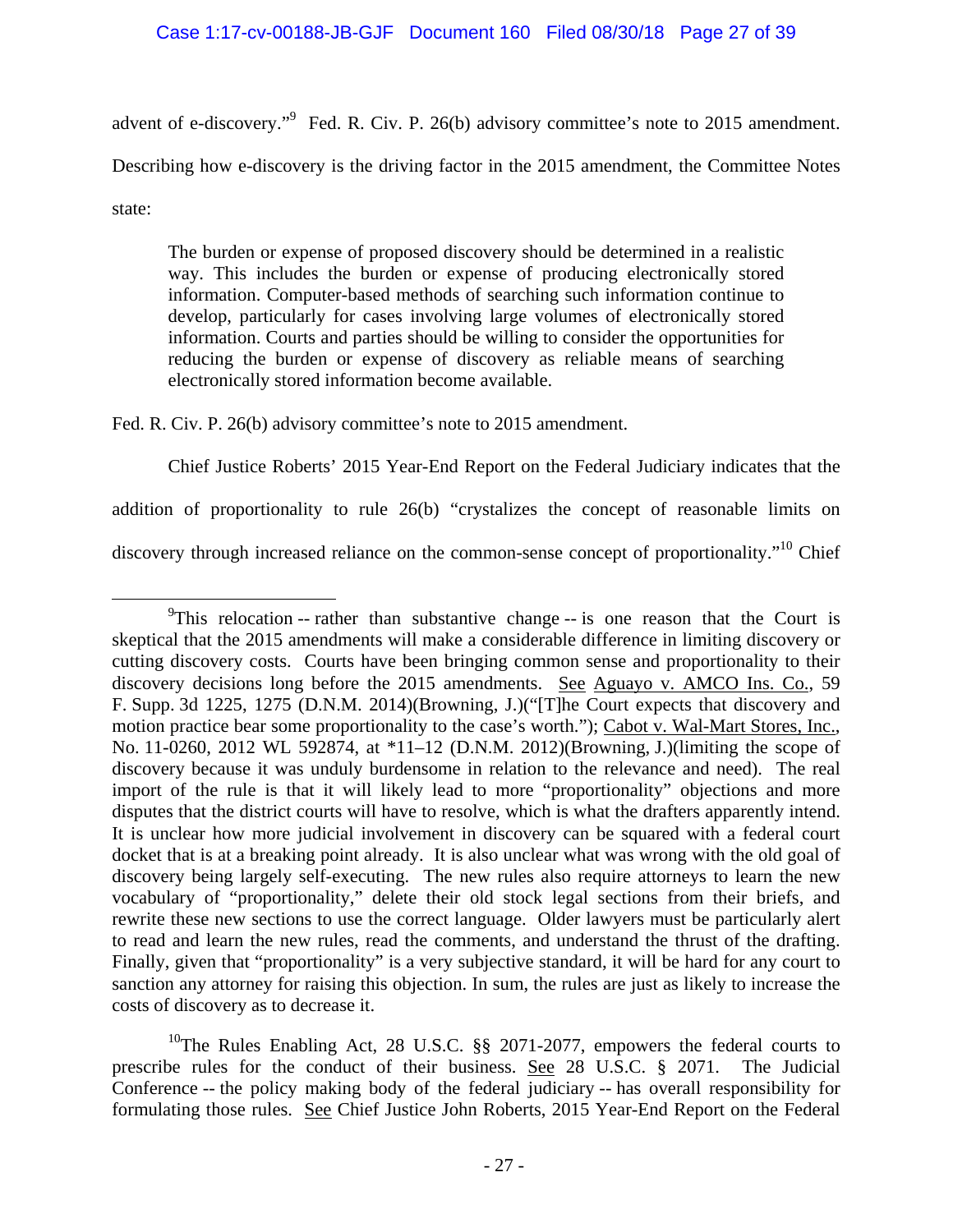## Case 1:17-cv-00188-JB-GJF Document 160 Filed 08/30/18 Page 28 of 39

Justice John Roberts, 2015 Year–End Report on the Federal Judiciary at 6, Supreme Court of the United States, available at http://www.supremecourt.gov/publicinfo/year-end/yearendreports.aspx ("2015 Year-End Report"). He states that the proportionality concept seeks to "eliminate unnecessary or wasteful discovery," and to impose "careful and realistic assessment of actual need." 2015 Year-End Report at 7. This assessment may, as a practical matter, require "judges to be more aggressive in identifying and discouraging discovery overuse by emphasizing the need to analyze proportionality before ordering production of relevant information." State

 $\overline{a}$ 

Judiciary at 6, Supreme Court of the United States, available at http://www.supremecourt.gov/ publicinfo/yearend/year-endreports.aspx ("2015 Year–End Report"). The Chief Justice leads the Judicial Conference. The Judicial Conference's Committee on Rules of Practice and Procedure, known as the Standing Committee, solicits guidance from advisory committees and conferences to draft proposed rules and amendments for the Judicial Conference's consideration. See 2015 Year-End Report. Chief Justice Roberts, a former clerk for Chief Justice William Rehnquist, appointed the Honorable David Campbell, United States District Judge for the District of Arizona, also a former Rehnquist clerk and President George W. Bush appointee, to chair the Civil Rules Advisory Committee. Campbell and David Levi, Dean of the Duke University School of Law, a former clerk to Justice Lewis Powell, and former chief judge of the United States District Court for the Eastern District of California, appointed as United States Attorney by President Ronald Reagan and appointed to the Eastern District of California by President George W. Bush, led the effort to increase proportionality and hands-on judicial case management in the 2015 amendments. See Report to the Standing Committee at 4, Advisory Committee on Civil Rules (May 8, 2013), available at http://www.uscourts.gov/rulespolicies/archives/committeereports/advisory-committee-rules-civil-procedure-may-2013. After the Judicial Conference concurred on the 2015 amendments, it sent the proposed rules and amendments to the Supreme Court, which approved them. Chief Justice Roberts submitted the proposed rules to Congress for its examination. See 2015 Year-End Report at 6. Because Congress did not intervene by December 1, the new rules took effect. Some scholars have noted that the rules reflect the conservative nature of those who have participated in drafting the amendments. See Edward A. Purcell, Jr., From the Particular to the General: Three Federal Rules and the Jurisprudence of the Rehnquist and Roberts Courts, 162 U. Pa. L. Rev. 1731, 1742 (2014)(stating that the conservative "Rehnquist and Roberts Courts" issued decisions that "regularly burdened plaintiffs while protecting corporate" defendants). In particular, the New Mexico Trial Lawyer published an article asserting that the amendments favored corporate defendants, which was partially the result of Chief Justice Roberts' appointment of "corporateminded judges to the Rules Advisory Committee that drafted the amendments." Ned Miltenberg & Stuart Ollanik, The Chief Umpire is Changing the Strike Zone, at 1, The New Mexico Trial Lawyer (Jan. /Feb. 2016). The Court shares some of the concerns with the new amendments being pro-business and giving corporations new tools to limit plaintiffs' discovery.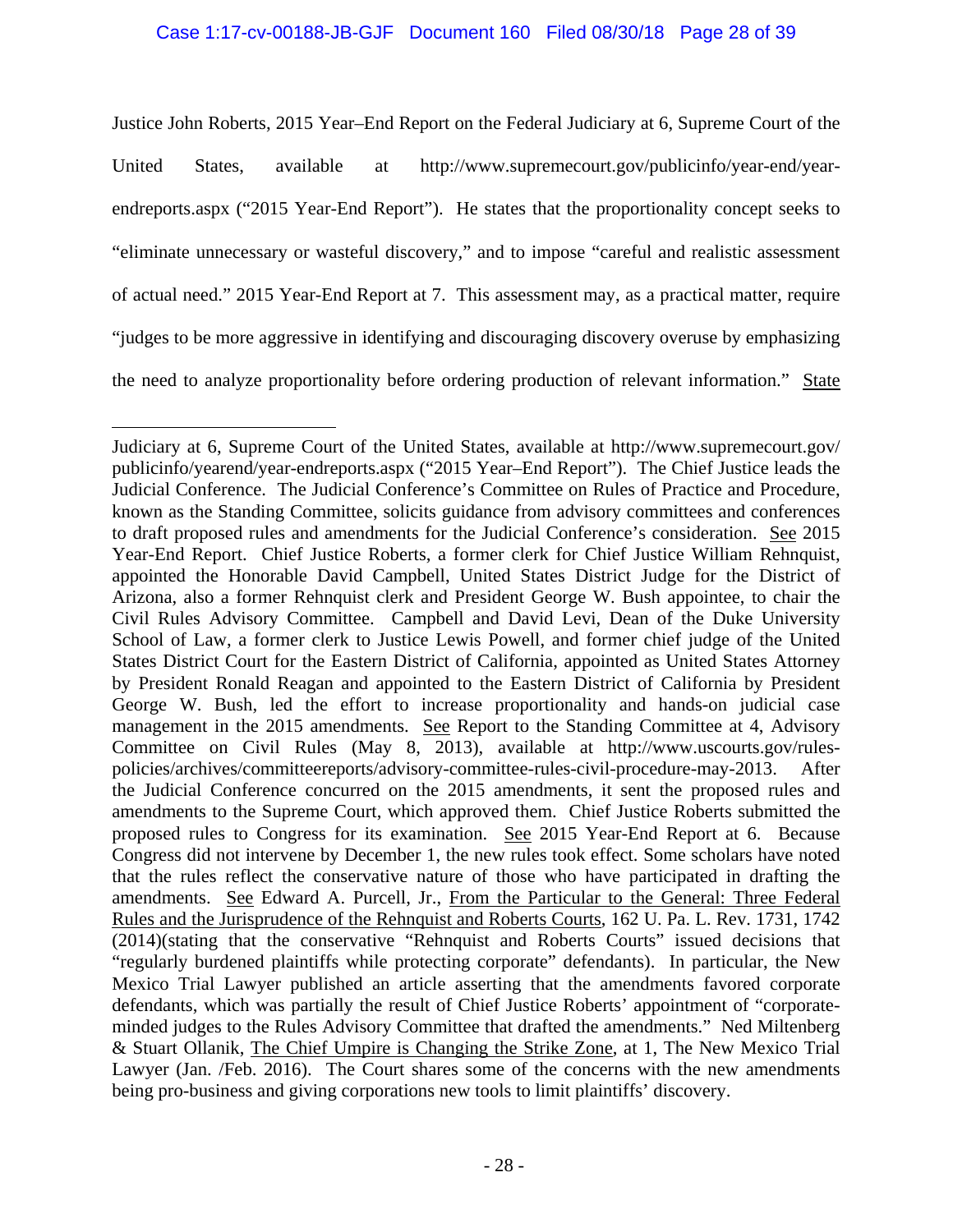#### Case 1:17-cv-00188-JB-GJF Document 160 Filed 08/30/18 Page 29 of 39

Farm Mutual Auto. Ins. Co. v. Fayda, 2015 WL 7871037, at \*2 (internal quotation marks omitted). The burden of demonstrating relevance remains on the party seeking discovery, and the newly revised rule "does not place on the party seeking discovery the burden of addressing all proportionality considerations." Fed. R. Civ. P. 26(b)(1) advisory committee's notes to 2015 amendment. See Dao v. Liberty Life Assurance Co. of Boston, No. 14-4749, 2016 WL 796095, at \*3 (N.D. Cal. February 23, 2016)(LaPorte, M.J.)(observing that the 2015 amendment "reinforces the Rule 26(g) obligation of the parties to consider these factors in making discovery requests, responses or objections"); Williams v. U.S. Envt'l Servs., LLC, No. 15-0168, 2016 WL 617447, at \*1 n.2 (M.D. La. February 16, 2016)(Bourgeois, M.J.). In general, "the parties' responsibilities [] remain the same" as they were under the rule's earlier iteration so that the party resisting discovery has the burden of showing undue burden or expense. Fed. R. Civ. P. 26(b)(1) advisory committee's notes to 2015 amendment. See Dao v. Liberty Life Assurance Co. of Boston, 2016 WL 796095, at \*3 (noting that, "while the language of the Rule has changed, the amended rule does not actually place a greater burden on the parties with respect to their discovery obligations").

Like with the 2000 amendments, it is unsurprising that the drafters are unable to articulate precise language narrowing the discovery's substantive scope. Instead of being Aristotelian and trying to draft rules, the drafters largely opt to make federal judges Plato's enlightened guardians. They have decided that no single general rule can adequately take into account the infinite number of possible permutations of different claims, defenses, parties, attorneys, resources of parties and attorneys, information asymmetries, amounts in controversy, availabilities of information by other means, and other factors. They have dropped all discovery disputes into judges' laps. The drafters have decided that this determination requires the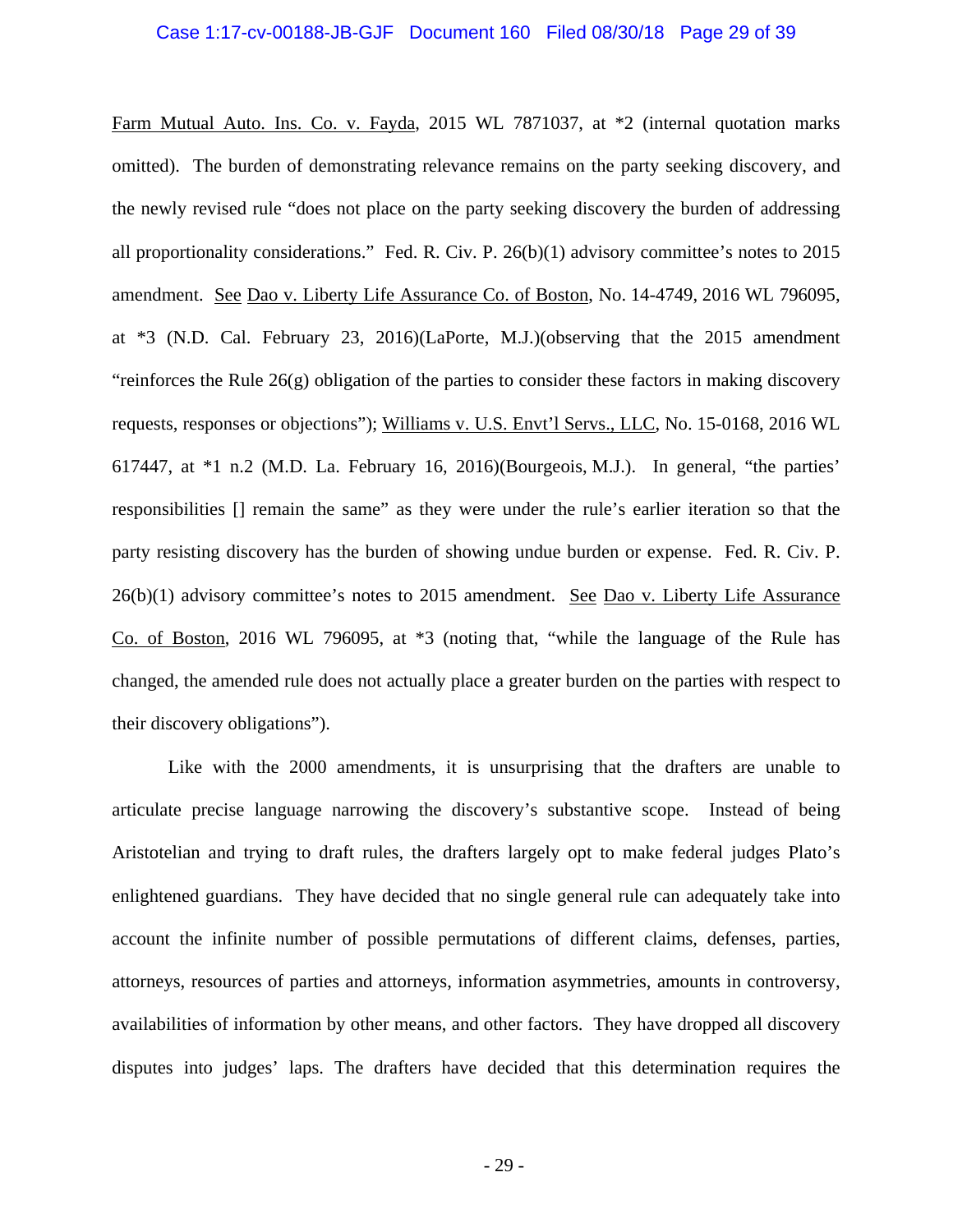individualized judgment of someone on the scene, and that presence is what the rulemakers want when they: (i) encourage district judges to take a firmer grasp on the discovery's scope; and (ii) put their thumbs on the scale in favor of narrower discovery in the rule's definition of the scope of discovery.

### **ANALYSIS**

 The Court concludes that Magistrate Judge Fouratt's Order is not contrary to law, because he reasonably applied rule 26(b) to this case. Magistrate Judge Fouratt reasonably concludes that the Plaintiffs seek discovery that is relevant to their claims and Sandia Labs' affirmative defenses. Accordingly, the Court overrules Sandia Labs' Objections, and affirms Magistrate Judge Fouratt's Order.

### **I. THE ORDER IS NOT CONTRARY TO LAW.**

 Sandia Labs' understands rule 26(b) to mean that the Plaintiffs are not permitted discovery on any topic outside of the narrow confines of the actual claims they plead in the Amended Complaint. See Objections at 5-8. Sandia Labs asserts that this principle is especially the case following the 2015 amendment of rule 26(b). Even after the 2015 amendments to the rule, Sandia Labs' interpretation of relevance is too restrictive. Although disputed discovery may not be directly tied to a claim or defense in the case, that discovery may still be relevant to issues that are likely to arise in the case. Following the 2015 amendment of rule 26(b), "[r]elevance is still to be 'construed broadly to encompass any matter that bears on, or that reasonably could lead to other matter that could bear on' any party's claim or defense." State Farm Mutual Auto. Ins. Co. v. Fayda, 2015 WL 7871037, at \*2 (quoting Oppenheimer Fund, Inc. v. Sanders, 437 U.S. at 351). Magistrate Judge Fouratt applies that standard when he concludes that,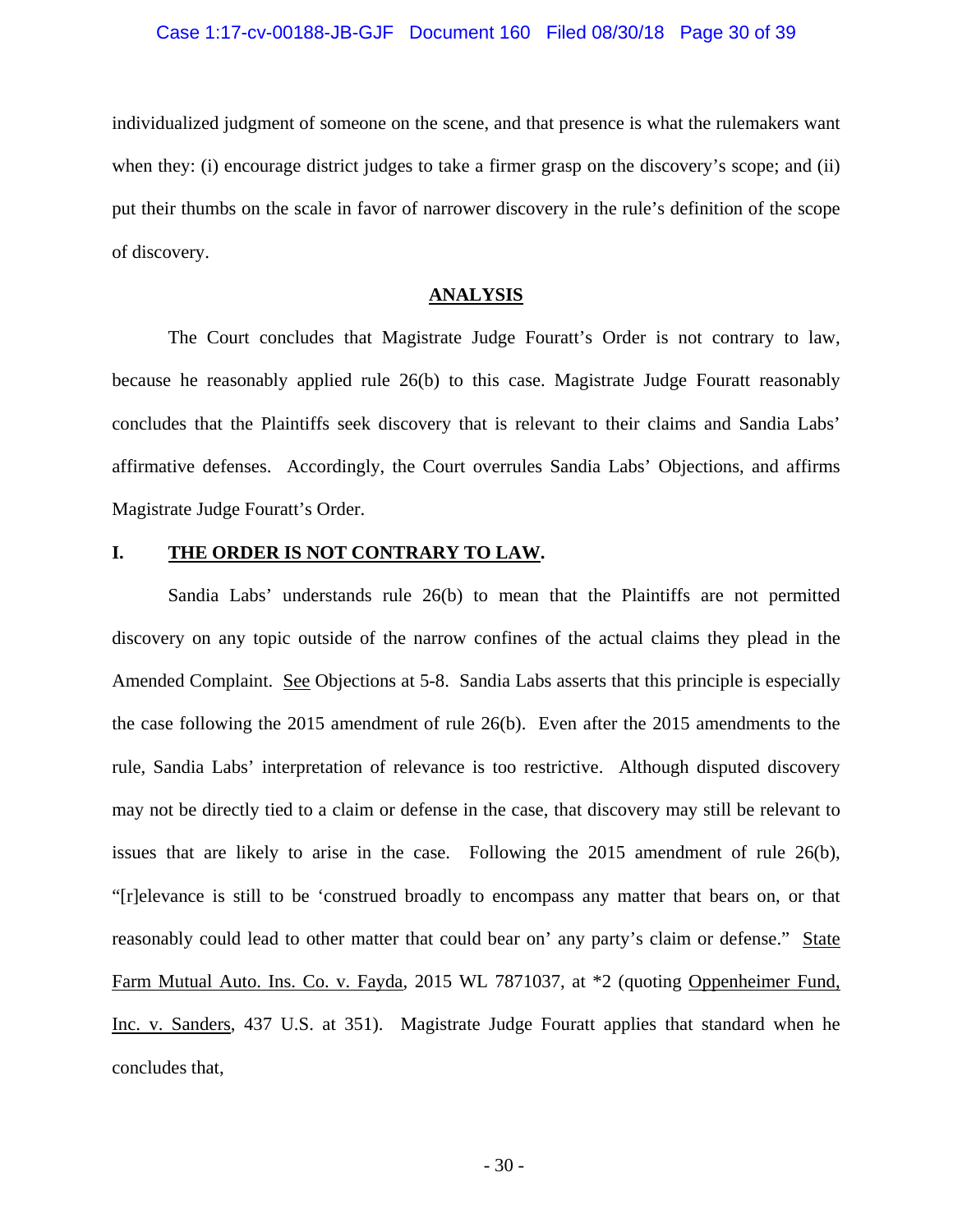[f]or discovery purposes, there may be relevant evidence in complaints filed by Defendant's female employees asserting pregnancy discrimination, sexual harassment, gender-based hostile work environment, and retaliation for making these categories of complaints, which could inform or support Plaintiffs' claim that there is a culture of gender discrimination at Sandia that is most prominently manifested in pay, promotions, and performance evaluations.

Order at 6-7. Magistrate Judge Fouratt's conclusion is even more apt in light of the Plaintiffs' Amended Complaint, which specifically alleges that Sandia Labs failed to "reasonably investigate and respond to employee complaints of gender discrimination, including sexual harassment, hostile work environment, pregnancy discrimination, and retaliation for raising complaints of same." Amended Complaint ¶ 87(c), at 21.

The scope of discovery is "any nonprivileged matter that is relevant to any party's claim or defense and proportional to the needs of the case[.]" Fed. R. Civ. P. 26(b). Magistrate Judge Fouratt concluded that complaints by Sandia Labs' female employees regarding pregnancy discrimination, sexual harassment, hostile work environment, and retaliation were relevant to Plaintiffs' claim of gender discrimination, which discrimination according to Plaintiffs is most prominently manifested in pay, promotions, and performance evaluations. See Order at 6-7. In other words, Magistrate Judge Fouratt concluded that the discovery which the Plaintiffs seek is relevant to their claims, which is the scope of discovery that rule 26(b) delimits. The relevance standard that Judge Fouratt applies is, therefore, not contrary to law.

 Sandia Labs argues that Magistrate Judge Fouratt applies the pre-2015 rule 26(b) scope of discovery because his order cited EEOC v. Outback Steakhouse of Fla., Inc.<sup>11</sup> But Magistrate

<sup>&</sup>lt;sup>11</sup>The Plaintiffs stretch too far in saying that, "both before and after the 2015 amendment to Rule 26, courts have routinely ordered production of *all* complaints of gender discrimination, regardless of whether they pertain to the specific forms of gender discrimination that are alleged on a *class basis*." See Response to Objections at 6 (emphasis in original). The lone case that the Plaintiffs cite from after the 2015 amendment of rule 26(b) is Moussouris v. Microsoft Corp., No. Civ. 15-1483 (W.D. Wash. Aug. 3, 2016), in which the Honorable James L. Robart, United States District Judge for the Western District of Washington, ordered the defendant to produce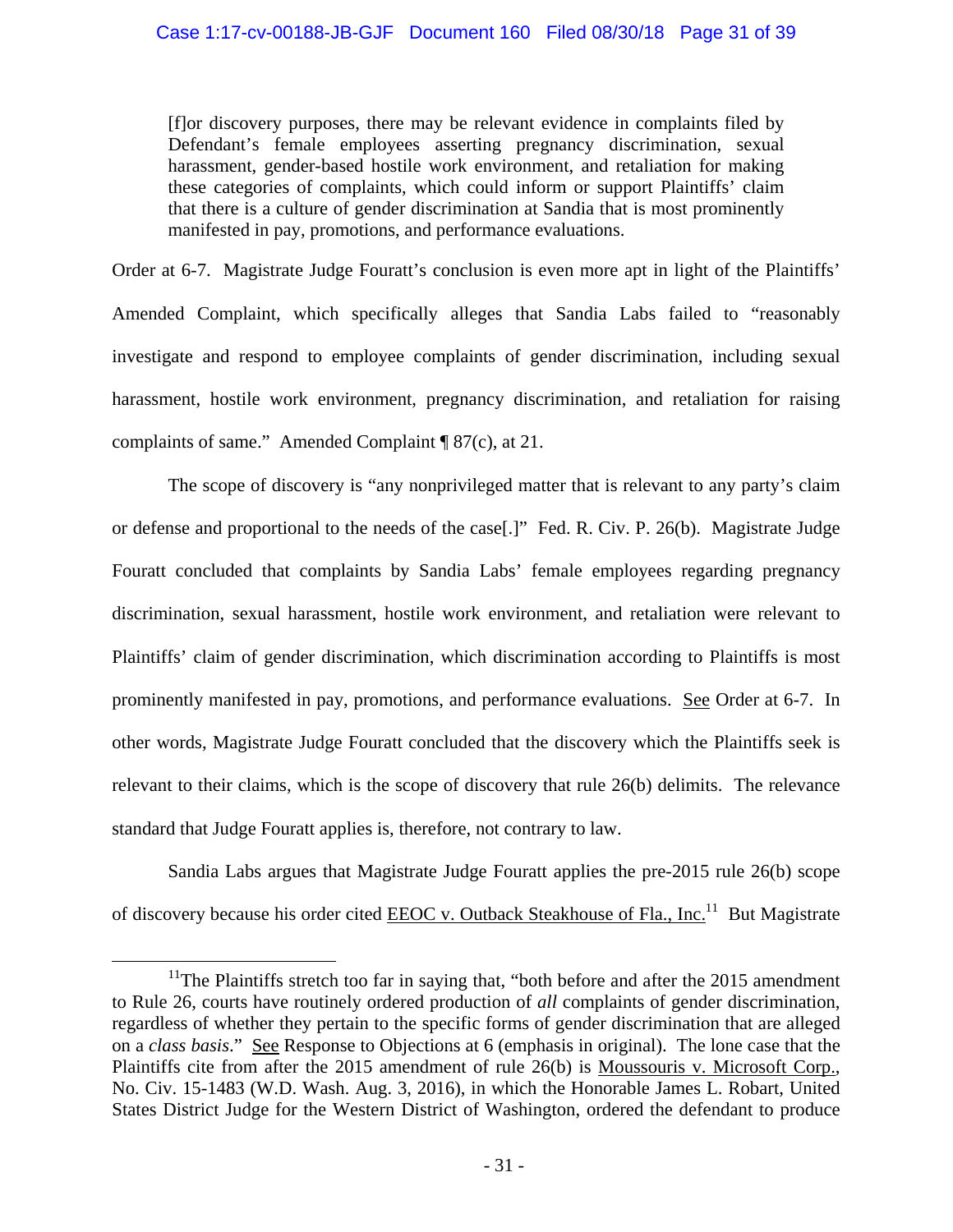### Case 1:17-cv-00188-JB-GJF Document 160 Filed 08/30/18 Page 32 of 39

Judge Fouratt cited that case in the portion of his Order which emphasizes that, in employment discrimination cases, relevance is construed broadly. See Order at 3-4. Sandia Labs does not cite to any cases concluding that the 2015 amendment of rule 26(b) changed the established principle that discovery in employment discrimination cases is broad. See EEOC v. Shell Oil Co., 466 U.S. 54, 68–69 (1984); Weahkee v. Norton, 621 F.2d 1080, 1082 (10th Cir. 1980); Rich v. Martin Marietta Corp., 522 F.2d 333, 344 (10th Cir. 1975); Chen-Oster v. Godman, Sachs & Co., 293 F.R.D. 557, 562 (S.D.N.Y. 2013). Sandia Labs argues that Rich v. Martin Marietta Corp. "does not support discovery of the complaints at issue here" because the plaintiffs in that case sought discovery that was related to the allegations pled. See Objections at 10 n.2. Again, Magistrate Judge Fouratt cited Rich v. Martin Marietta Corp. to show only that the Tenth Circuit does not "narrowly circumscribe discovery in EEOC cases." 522 F.2d at 344. Magistrate Judge Fouratt is not the first judge to accurately reason from the post-2015 rule 26(b) standard for the scope of discovery and conclude that discovery in employment discrimination cases is still broad. See Scott v. Eglin Fed. Credit Union, No. CIV 16-0719, 2017 WL 1364600, at \*2 (N.D. Fla. Apr. 13, 2017)("The scope of discovery in employment discrimination cases, although broad, is not limitless.").

Sandia Labs also broadly asserts that Magistrate Judge Fouratt's Order permits the Plaintiffs to obtain "discovery regarding claims they have not pled and for which they have no factual support." Objections at 5. The Plaintiffs are correct, however, that Magistrate Judge

 $\overline{a}$ 

internal investigation files concerning gender discrimination, pregnancy discrimination, and sexual harassment, but excluded complaints concerning retaliation and "unfair treatment," except "to the extent that the unfair treatment was based on gender, pregnancy, or sexual harassment[.]" Moussouris v. Microsoft Corp., No. Civ. 15-1483, slip op. at 1. Without more support than a single district court case, the Court is unwilling to ratify or endorse the Plaintiffs' assertion about the state of the law generally on such a contentious point. Instead, the Court limits its reasoning to this case's facts and history.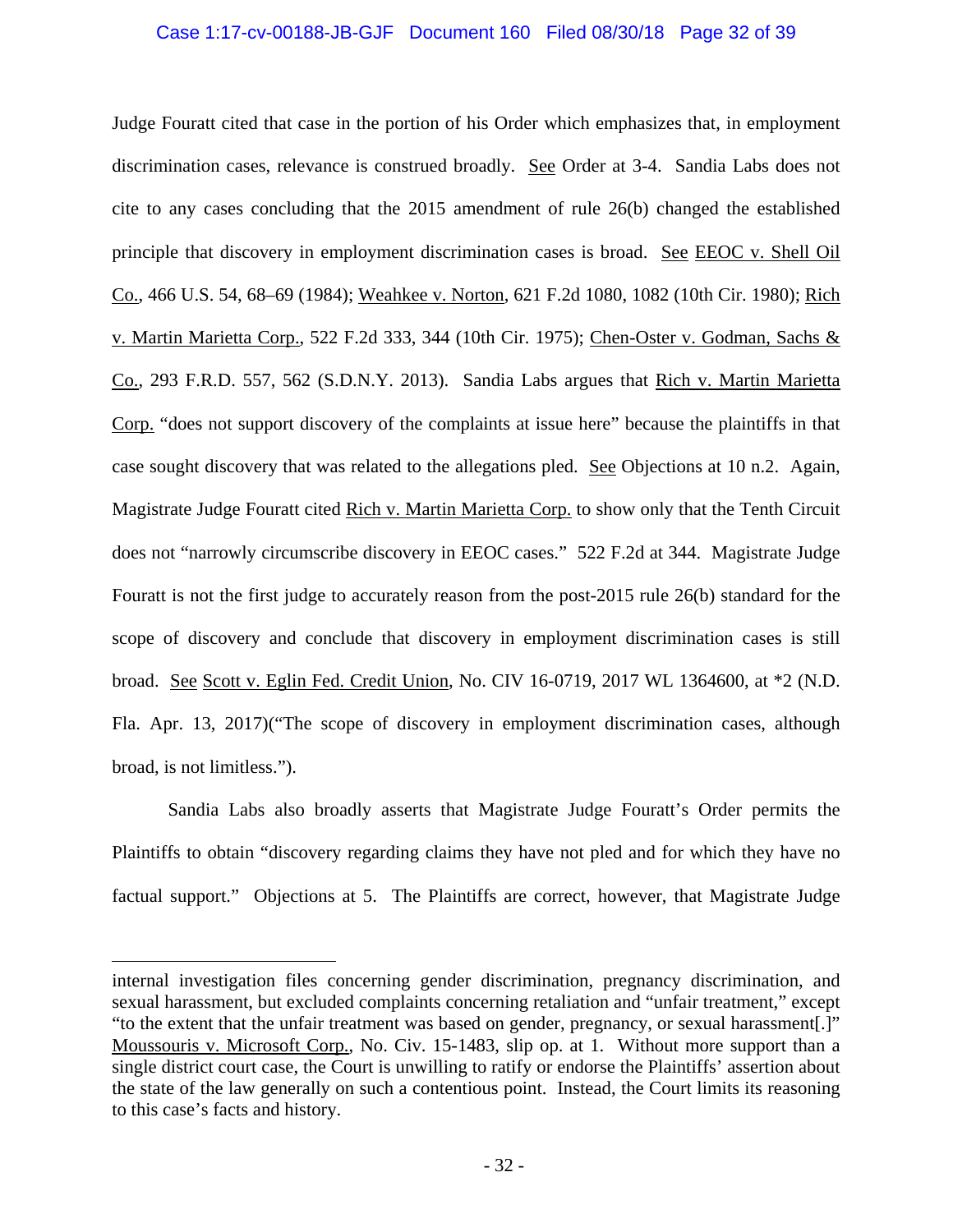#### Case 1:17-cv-00188-JB-GJF Document 160 Filed 08/30/18 Page 33 of 39

Fouratt did not conclude that the Plaintiffs assert class claims for pregnancy discrimination, sexual harassment, hostile work environment, or retaliation. See Response to Objections at 9; Order at 6-7. Instead, Magistrate Judge Fouratt's Order is premised on the Plaintiffs' theory that there is a culture of bias, specifically gender discrimination, at Sandia Labs, that manifests itself in pay, promotions, and performance evaluations. See Tr. at 21:19-23 (Shaver). The Plaintiffs' claims concern pay, promotions, and performance evaluations. See Complaint at ¶ 1, at 1; id. ¶ 23, at 5; Amended Complaint ¶¶ 26-40, at 6-9. Additionally, the Plaintiffs clarify in their Amended Complaint that part of their intentional discrimination claim is their allegation that Sandia Labs fails "to reasonably investigate and respond to employee complaints of gender discrimination, including sexual harassment, hostile work environment, pregnancy discrimination, and retaliation for raising complaints of same." Amended Complaint, ¶ 87(c), at 21. There is now an even stronger link between the Plaintiffs' claims, their factual support, and the discovery they seek.

According to the Plaintiffs, although they do not assert class claims of pregnancy discrimination, sexual harassment, hostile work environment, or retaliation, that type of discrimination falls within their "intentional discrimination" and "disparate treatment" claims, which is most prominently manifested in pay, promotions, and performance evaluations. See Tr. at 42:5-12 (Shaver). Sandia Labs' arguments that pregnancy discrimination, hostile work environment, and retaliation are substantively different claims than a Title VII gender discrimination claim are irrelevant to the Order, because the Plaintiffs do not assert those claims apart from their gender discrimination claim. See Objections at 8-10.

Additionally, Sandia Labs argues that Magistrate Judge Fouratt erred by including pregnancy discrimination, sexual harassment, hostile work environment, and retaliation under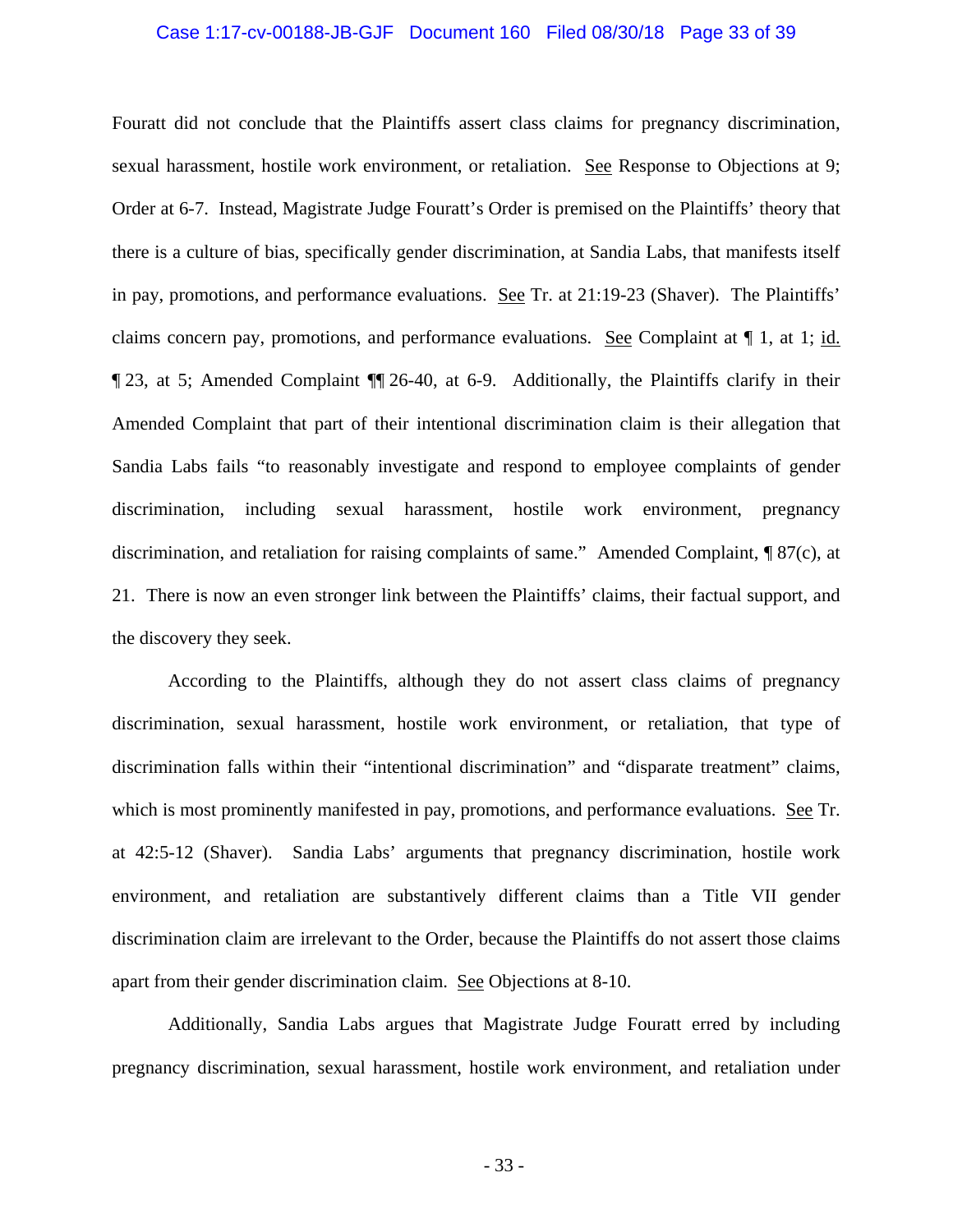#### Case 1:17-cv-00188-JB-GJF Document 160 Filed 08/30/18 Page 34 of 39

the umbrella of gender discrimination. Again, Magistrate Judge Fouratt did not find or otherwise conclude that Plaintiffs' claim of intentional discrimination through disparate treatment under Title VII also includes class claims for pregnancy discrimination, sexual harassment, hostile work environment, or retaliation. Indeed, Magistrate Judge Fouratt stated during the hearing on the Plaintiffs' Motion to Compel that it was not clear whether the Plaintiffs had actually pled a class claim of retaliation, as they claimed more than once in their briefing on the Motion to Compel. See Tr. at 19:8-20 (Court). The Plaintiffs confirm in their Response to Defendant's Objections that discovery produced in response to RFP No. 21 "will not be used to support stand-alone sexual harassment, hostile work environment, or retaliation claims[.]" See Response to Objections at 8. Sandia Labs' allegation of error on this front does not demonstrate that Judge Fouratt's Order is contrary to law.

The Plaintiffs also argue that the discovery they seek, specifically the full investigation files for the internal complaints, is relevant to Sandia Labs' affirmative defenses fourteen, fifteen, and sixteen. See Tr. at 32:13-33:6 (Shaver); Reply in Support of Motion to Compel at 4. Sandia Labs' affirmative defense fourteen is that the "Defendant at all material times acted in good faith, without evil motive or intent and without reckless or callous indifference to the rights of others." Defendant's Answer to Plaintiffs' Class Action Complain ¶ 14, at 14, filed March 17, 2017 (Doc. 15)("Answer"). Sandia Labs' affirmative defense fifteen is that the "Defendant made a good faith effort to comply with the law and prevent unlawful discrimination or retaliation." Answer ¶ 15, at 14. Sandia Labs' affirmative defense sixteen is that the "Defendant's decisions regarding Plaintiffs' employment were legitimate, non-discriminatory, and non-retaliatory." Answer ¶ 16, at 15. The Plaintiffs argue in their Reply that Sandia Labs "has put at issue whether it acted in good faith to prevent discrimination and harassment," and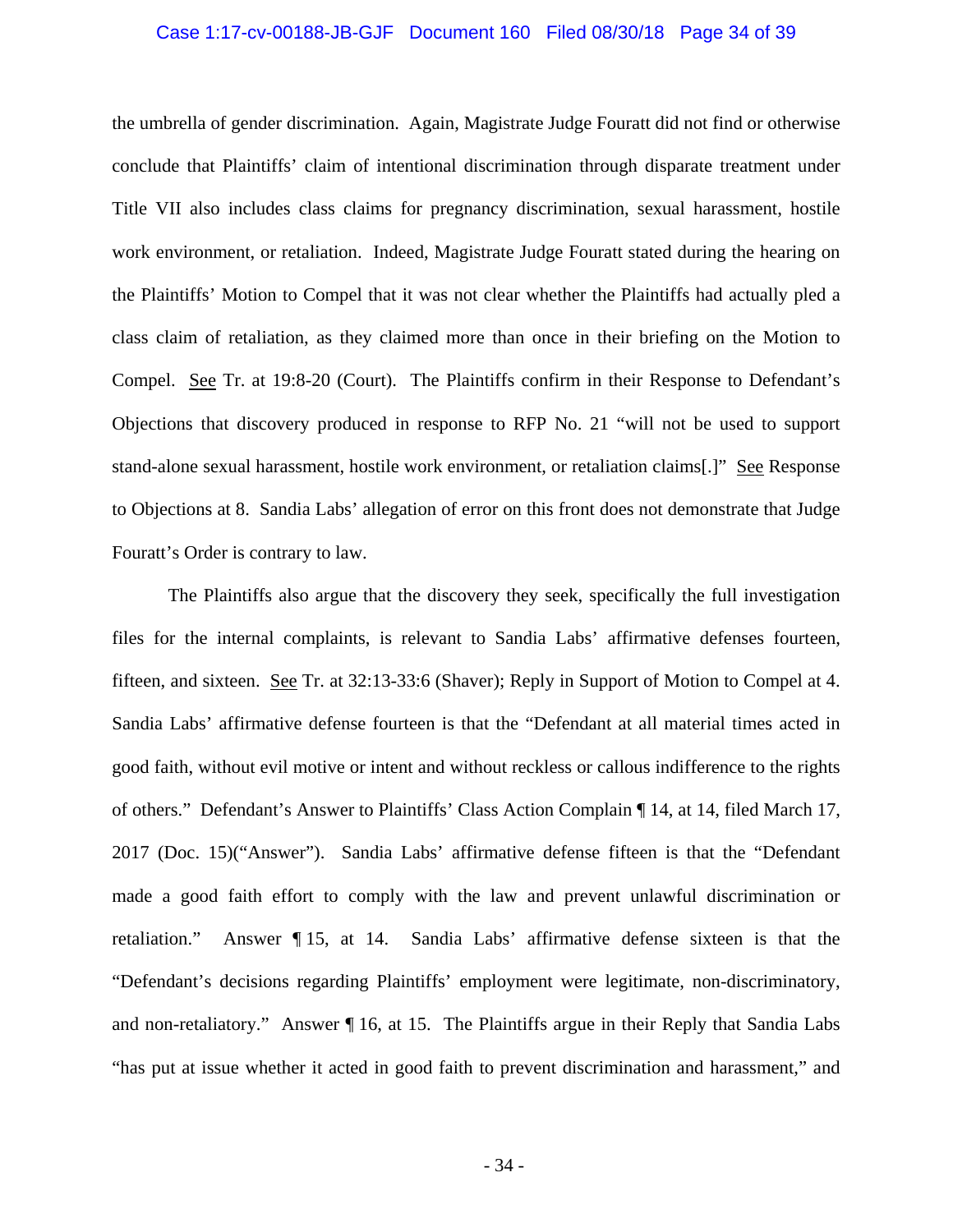#### Case 1:17-cv-00188-JB-GJF Document 160 Filed 08/30/18 Page 35 of 39

the Plaintiffs therefore require "access to the complaints and investigation files regarding sexual harassment, pregnancy discrimination, hostile work environment based on gender, and retaliation" to evaluate affirmative defenses fourteen, fifteen, and sixteen. Reply at 4.

During the hearing, Sandia Labs attempted to dispense with the Plaintiffs' argument by asserting that those affirmative defenses concerned only Plaintiffs' claim for punitive damages. See Tr. at 50:8-11 (Burkhardt). Sandia Labs further stated that any evidence it would present at trial regarding the three affirmative defenses at issue would not concern sexual harassment, hostile work environment, retaliation, or pregnancy discrimination. See Tr. at 50:15-24 (Burkhardt). It does not matter whether Sandia Labs' affirmative defenses concern only the Plaintiffs' claim for punitive damages, because if the Plaintiffs show that the discovery they seek is relevant to rebutting those affirmative defenses, then they are entitled to that discovery under rule 26(b). It is similarly irrelevant that Sandia Labs will not present evidence at trial concerning sexual harassment, hostile work environment, retaliation, or pregnancy discrimination to prove its own affirmative defenses; what matters is whether the requested discovery would assist the Plaintiffs in rebutting those affirmative defenses. Although Magistrate Judge Fouratt's Order did not address this argument, the Court concludes that the Plaintiffs have shown that the discovery they seek is sufficiently relevant to their preparation for rebutting Sandia Labs' affirmative defenses fourteen, fifteen, and sixteen.<sup>12</sup> Accordingly, under rule 26(b), the discovery that the Plaintiffs seek is within the scope of permissible discovery.

 $12$ It is worth remembering that there will be other opportunities as this case progresses at which the parties can contest the admissibility of evidence, such as motions in limine and the pretrial conference. At this relatively early stage, the Court is not so much concerned with forecasting the future admissibility of disputed evidence as it is with granting or denying access to that information so that the parties may fairly contest it down the road.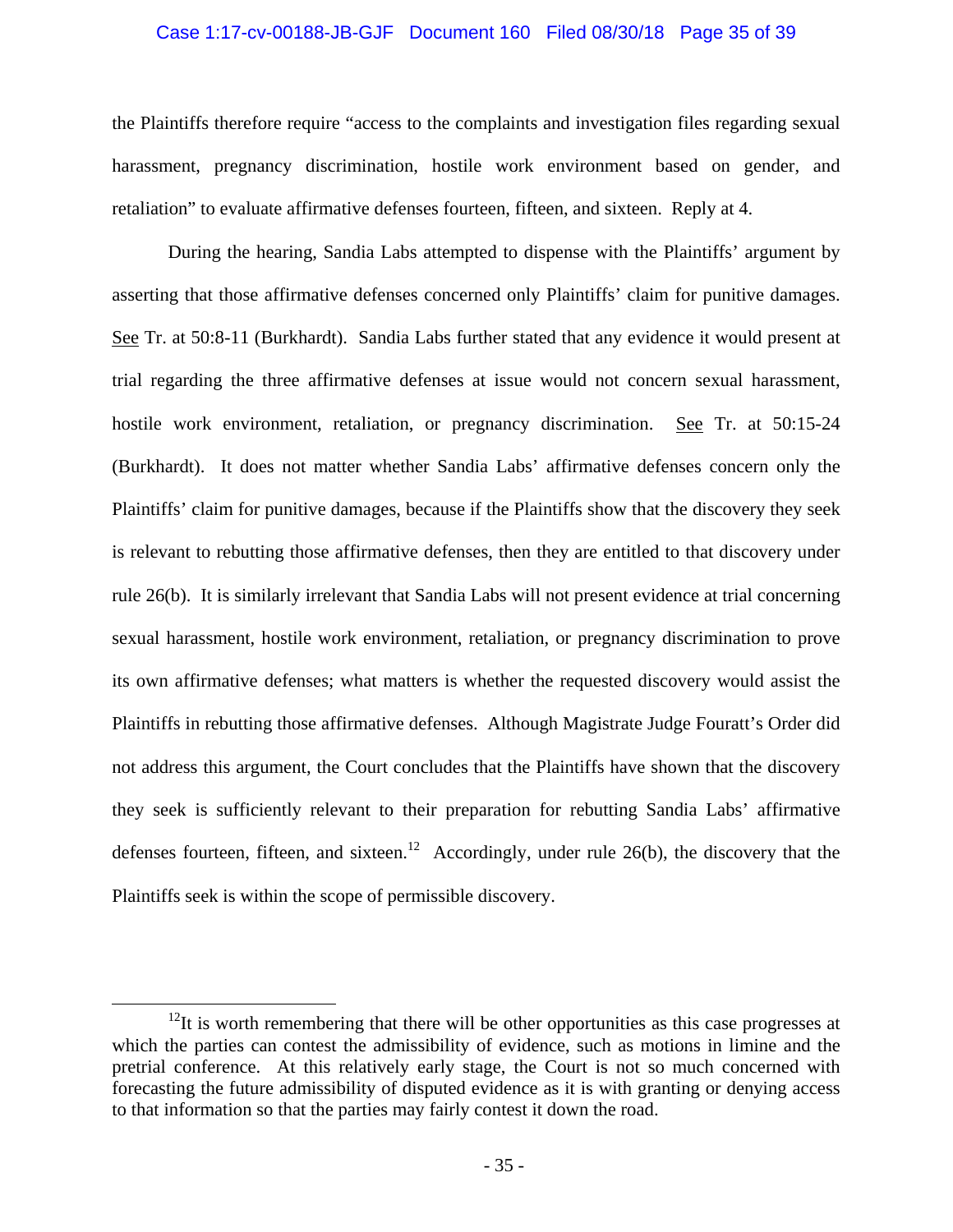#### Case 1:17-cv-00188-JB-GJF Document 160 Filed 08/30/18 Page 36 of 39

Finally, Sandia Labs argues that the presence of class claims "does not open the door to irrelevant discovery." See Objections at 10. That point is well-taken as far as it goes, but the Court does not read Magistrate Judge Fouratt's order as doing what Sandia Labs contends it does. The Plaintiffs articulate why internal complaints about pregnancy discrimination, hostile work environment, sexual harassment, and retaliation are relevant to their class claim of intentional discrimination based on gender. See Tr. at 21:19-23, 32:1-3, 36:10-15, 42:5-12 (Shaver). Because the Plaintiffs allege class claims under Title VII, Plaintiffs must eventually prove commonality, among other requirements for class certification, under rule 23(a). Because the Plaintiffs already explain why the discovery they seek is relevant to gender discrimination in performance evaluations, pay, and promotions, that Plaintiffs must clear a high rule 23(a) hurdle is also relevant to whether the Plaintiffs are entitled to this discovery under rule  $26(b)$ .<sup>13</sup>

Given the allegations in the Amended Complaint, the Court concludes that Magistrate Judge Fouratt's conclusions are on firm ground. This case is -- in a very general but very real way -- about how Sandia Labs treats its female employees on a wide array of topics: discrimination, pregnancy, pay, performance review, and retaliation. Problems in one area may indicate that there are problems in other areas. Just because a document is about pregnancy discrimination does not mean that the information it contains would not be helpful to the Plaintiffs in proving pay discrimination. The Plaintiffs are entitled to see what is in all the

 $13$ The Court pauses to observe that Sandia Labs has never raised disproportionate burden as an objection to RFP No. 21. Indeed, as this dispute has ripened and evolved, Sandia Labs has advised that it has isolated the disputed discovery to approximately 45 complaints, the full investigative files for which total approximately 5,000 pages. In the context of this case, the importance of the issues raised in it, and the far-reaching consequences of the relief that the Plaintiffs seek, the Court concludes that the disputed discovery is proportionate under rule 26.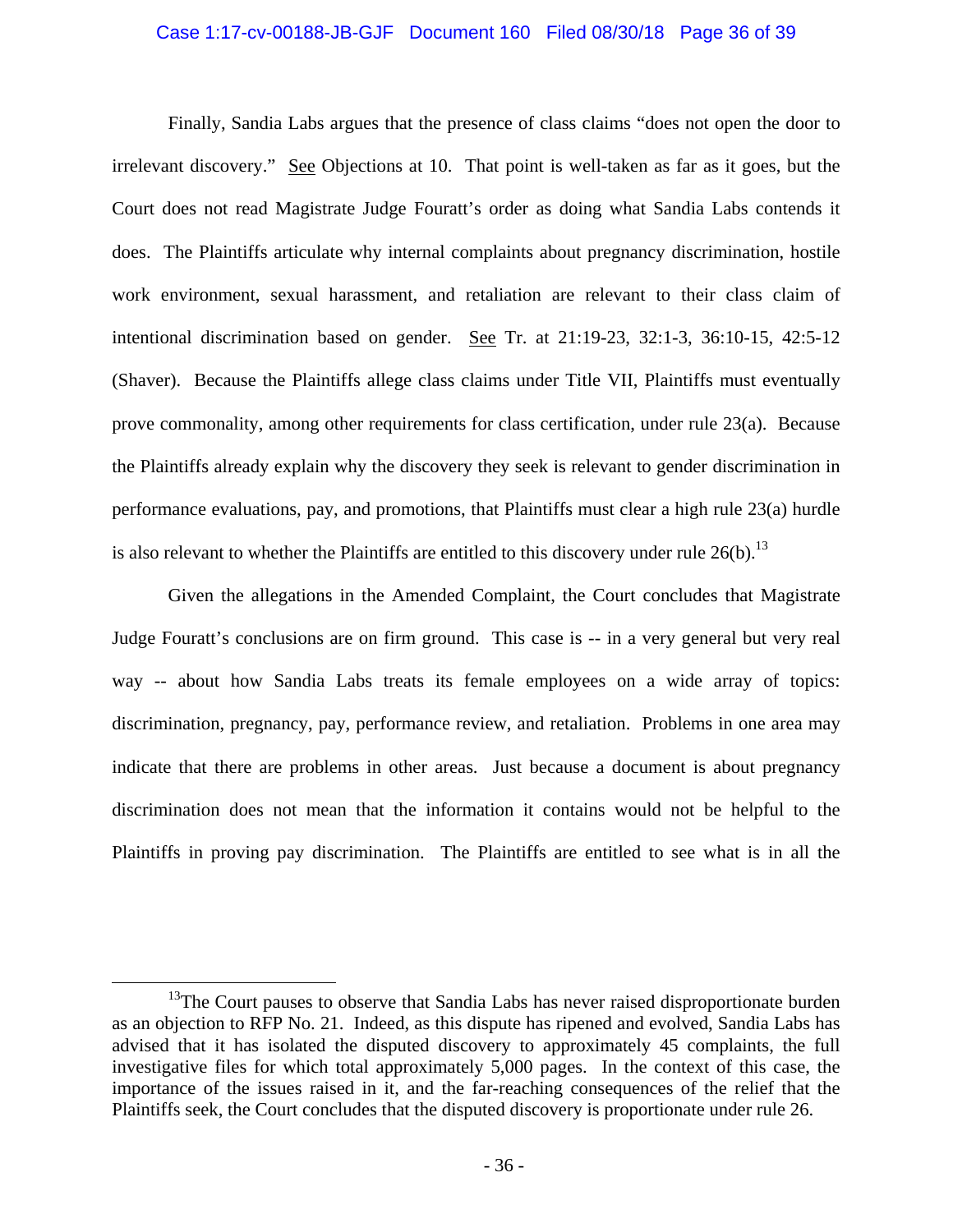# Case 1:17-cv-00188-JB-GJF Document 160 Filed 08/30/18 Page 37 of 39

documents related to Sandia Labs' problems with its female employees.<sup>14</sup> Accordingly, the Court does not have "a definite and firm conviction that a mistake has been committed" by Magistrate Judge Fouratt in his Order. Ocelot Oil Corp. v. Sparrow Indus., 847 F.2d at 1464. There are no sound grounds to reverse or modify Magistrate Judge Fouratt's Order, and the Court therefore overrules Sandia Labs' Objections.

**IT IS ORDERED** that: (i) the Defendant's Objections to Magistrate Judge's Order Granting Plaintiffs' Motion to Compel Production of Documents, filed May 25, 2018 (Doc. 117), are overruled; and (ii) Defendant Sandia Labs shall comply with Magistrate Judge Fouratt's Order Granting Plaintiffs' Motion to Compel, filed May 14, 2018 (Doc. 112) by no later than two weeks after the entry of this order.

 $\bigcup_{\text{new}} O. \bigotimes_{\text{new}} O$ UNITED STATES DISTRICT JUDGE

<sup>&</sup>lt;sup>14</sup>The 2015 amendment to rule 26 "deletes the former provision authorizing the court, for good cause, to order discovery of any matter relevant to the subject matter involved in the action." Fed. R. Civ. P. 26 advisory committee notes to 2015 amendments. The advisory committee reasoned that "this language is rarely invoked," and "[p]roportional discovery relevant to any party's claim or defense suffices, given a proper understanding of what is relevant to a claim or defense." Fed. R. Civ. P. 26 advisory committee notes to 2015 amendments. The committee added that, "[d]iscovery that is relevant to the parties' claims or defenses may also support amendment of the pleadings to add a new claim or defense that affects the scope of discovery." Fed. R. Civ. P. 26 advisory committee notes to 2015 amendments. The reasons the Court articulates to buttress Magistrate Judge Fouratt's relevancy determination also indicate that -- even if that determination were incorrect -- expanding the scope of discovery to permit the discovery the Plaintiffs seek would be appropriate. The Court acknowledges, however, that the 2015 amendments removed its discretion to expand the scope of discovery.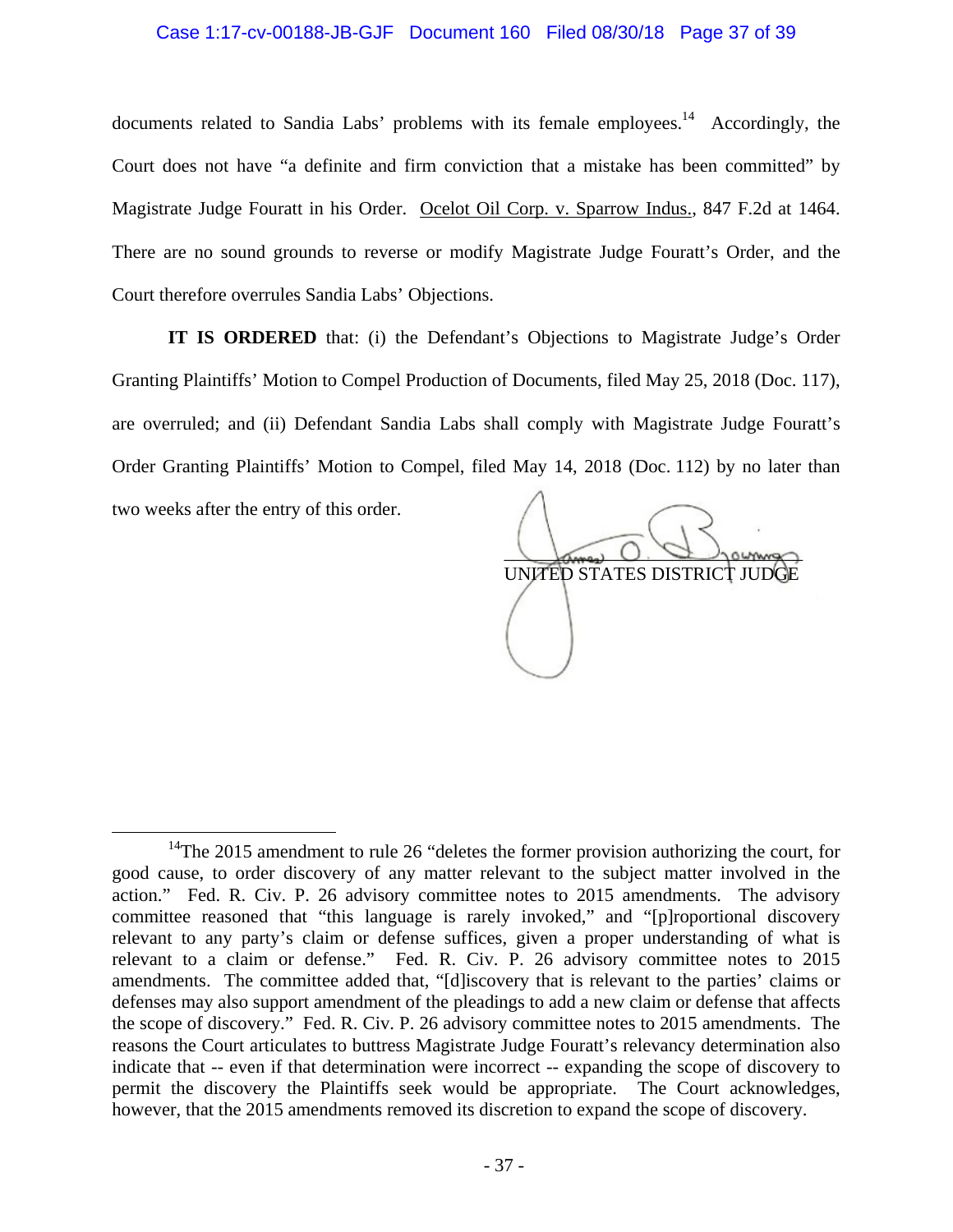# Case 1:17-cv-00188-JB-GJF Document 160 Filed 08/30/18 Page 38 of 39

# *Counsel*:

Rachel Bien Outten & Golden LLP San Francisco, California

-- and --

Adam T. Klein Cheryl-Lyn Bentley Elizabeth Stork Outten & Golden LLP New York, New York

-- and --

David Lopez Outten & Golden LLP Washington, D.C.

-- and --

Anne Brackett Shaver Kelly Maureen Dermody Lin Yee Chan Michael Ian Levin-Gesundeheit Shira J. Tevah Tiseme Gabrielle Zegeye Lieff Cabraser Heimann & Bernstein, LLP San Francisco, California

*Attorneys for the Plaintiffs*